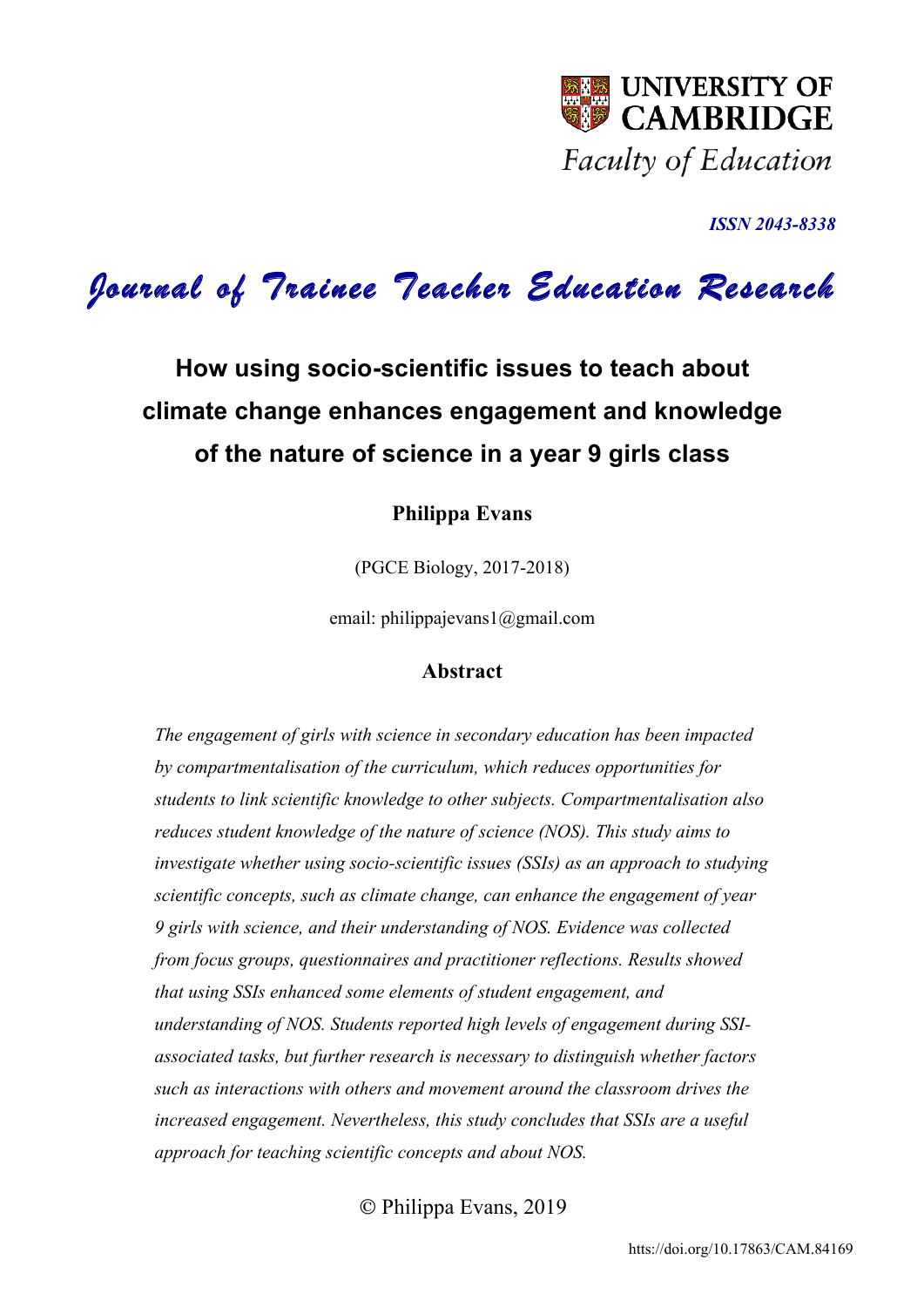# **How using socio-scientific issues to teach about climate change enhances engagement and knowledge of the nature of science in a year 9 girls class**

**Philippa Evans** 

# **Introduction**

A high level of student engagement is linked to academic achievement and reduced drop-out rates at school. Engagement of students in science has reportedly been impacted by compartmentalisation of the curriculum, meaning that students have less opportunity to make links between science and other subjects (Billingsley & Ramos Arias, 2017). This also affects students' knowledge of 'the nature of science' (NOS) (ibid.). In particular, girls are affected because they tend to learn in a style where they place their understanding in a wider context (Billingsley, Nassaji, & Abedin, 2017). One way to tackle compartmentalisation is using socio-scientific issues (SSIs) to bridge learning in science with other subjects such as philosophy and ethics. Therefore, this study investigates whether teaching global warming and climate change through the use of SSIs could enhance student engagement and their understanding of NOS. Results suggest that using SSIs could have a positive effect on student engagement, although the impact was varied according to the type of student involved. Furthermore, enhanced engagement may have been due to the type of activity by which SSIs were delivered; namely working in groups and being active in the classroom. It also appeared that SSIs may have enhanced students' appreciation of NOS. However, only certain aspects of NOS could be delivered through using SSIs.

This report continues by outlining the evidence already available in the literature on student engagement, compartmentalisation and how this affects the engagement of girls in science and their knowledge of NOS, and how SSIs could be beneficial in tackling these issues. After detailing the intervention and methodology used to address and study these issues in a year 9 classroom, the results and implications are discussed. Finally, recommendations for teachers are suggested and future research proposed.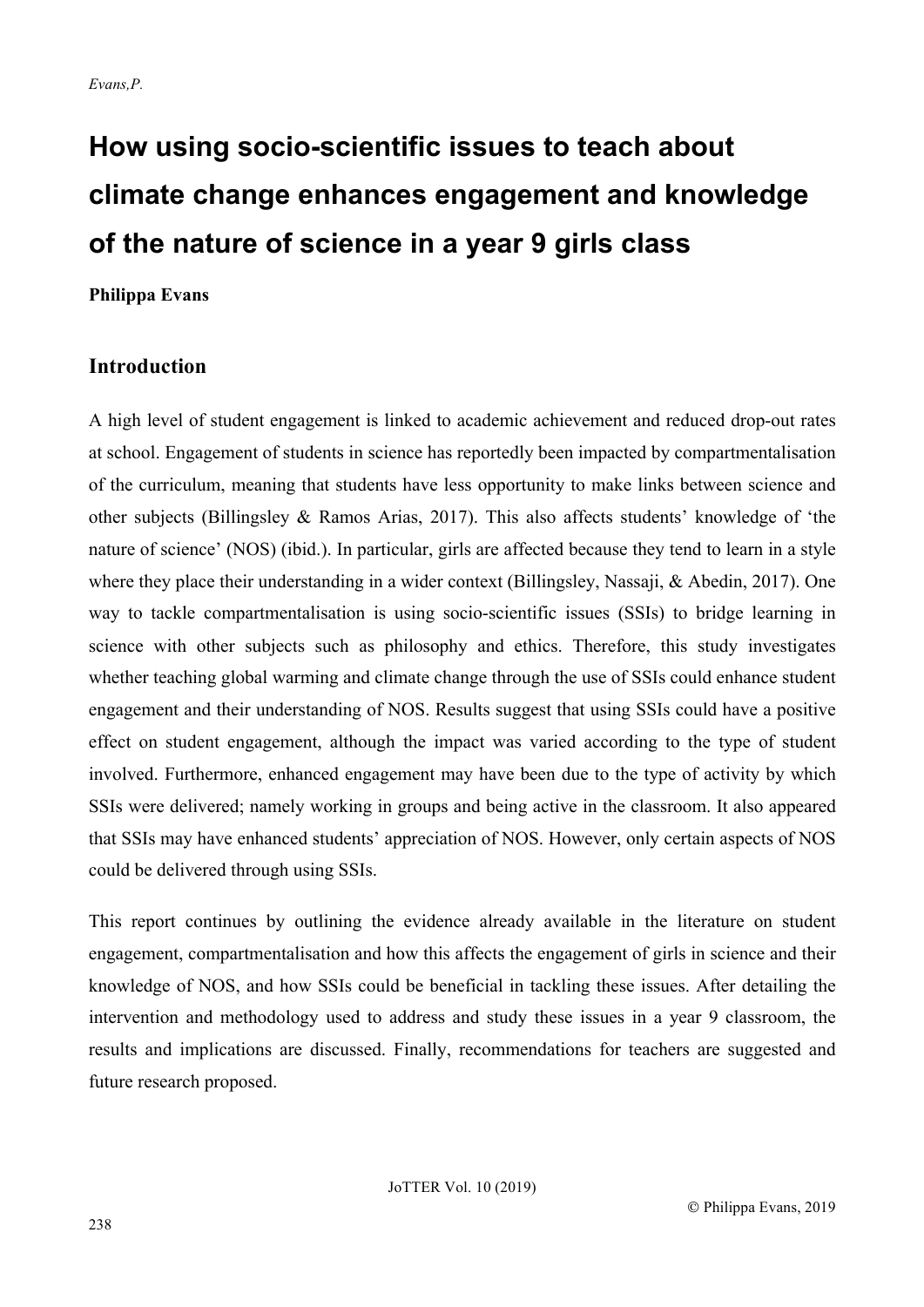# **Review of the literature**

This section of the report discusses what is already known in the literature about engagement and continues to explore engagement of students in science. One factor which may be affecting student engagement in science is compartmentalisation of the curriculum, and this is explored with a focus on how it impacts particularly on girls' science education. Finally, I will examine what is already known about the use of SSIs in science, and how this teaching approach can also enhance students understanding of NOS.

## **Engagement**

The term 'engagement' can refer to the "observable and unobservable qualities of interactions with learning activities" of students (Ryan & Deci as cited in Wang, Fredricks, Ye, Hofkens, & Linn, 2016, p. 17). However, this simplified definition fails to capture the complex nature of student engagement, since engagement relies not only on intrinsic factors such as motivation, interest, feelings of autonomy, self-efficacy and relatedness, but also on extrinsic factors such as teacher support, peers, teacher and parent expectations and the nature of academic work (Skinner & Pitzer, 2009). Furthermore, student engagement also dynamically operates at multiple levels such as the school level, the subject area/specific classroom setting level, and the moment-to-moment activity level (Wang & Degol, 2014). Within the literature it has been well-established that behavioural, emotional and cognitive components (Table 1) drive a global concept of engagement (Fredricks, Blumenfeld, & Paris, 2004). Other components of engagement have been proposed. This includes social engagement, which describes the quality of social interactions with peers and adults, and the willingness of students to invest in forming new relationships and maintaining existing ones (Wang et al., 2016). Reeve and Tseng also propose a distinct fourth dimension of engagement; agnetic engagement (Reeve & Tseng, 2011). This is defined as "students' constructive contribution into the flow of the instruction they receive" (ibid., p. 258). For the purposes of this report, I will focus on behavioural, emotional and cognitive engagement, as these are the constructs of engagement which are best established in the literature.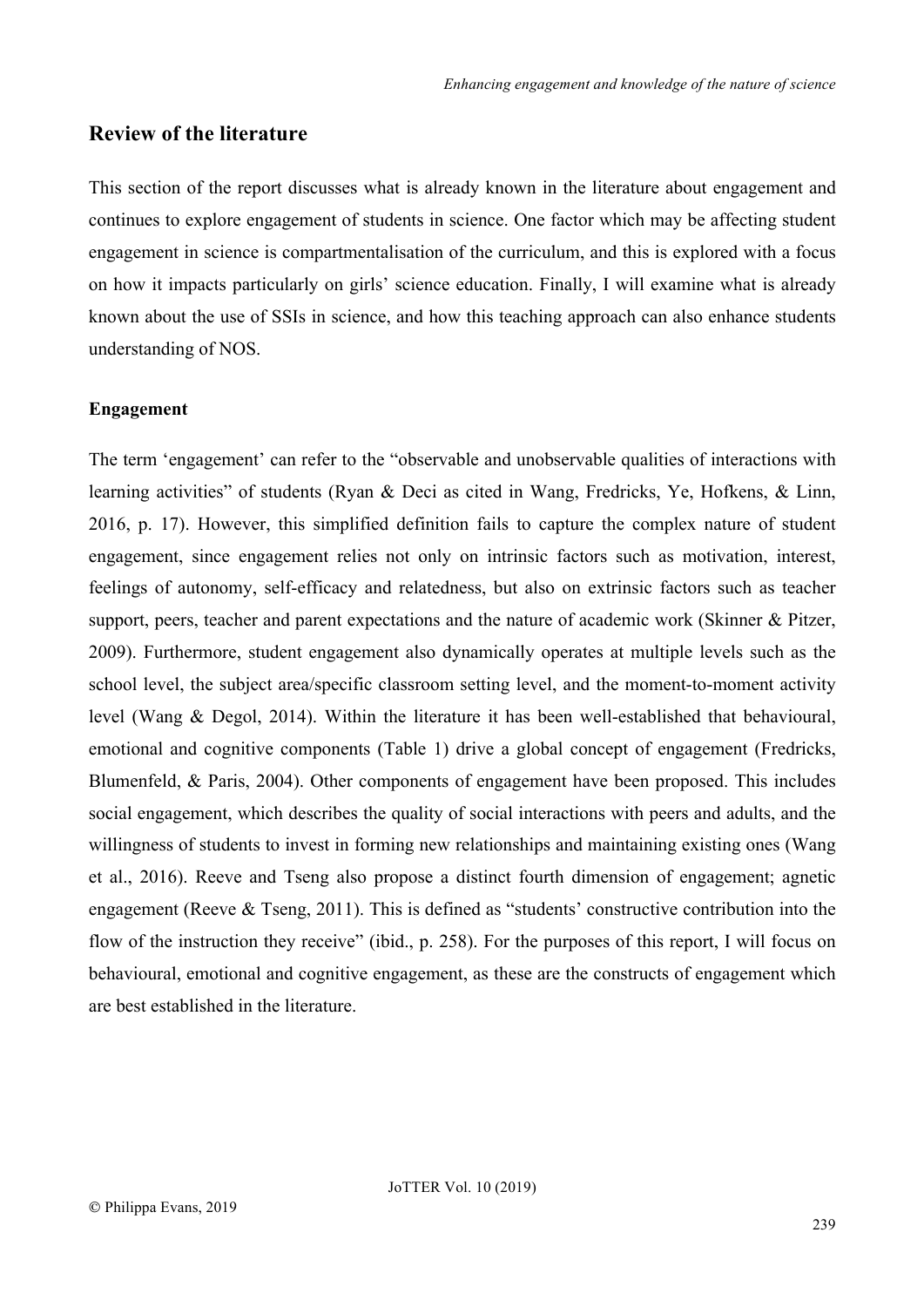| <b>Component of</b><br>engagement | <b>Description</b>                                                                                                                                                             | <b>Reference</b>                             |
|-----------------------------------|--------------------------------------------------------------------------------------------------------------------------------------------------------------------------------|----------------------------------------------|
| <b>Behavioural</b>                | Refers to a student's involvement in<br>academic tasks, and the absence of positive<br>conduct                                                                                 | Fredricks et al., 2004;<br>Wang et al., 2016 |
| Emotional                         | A student's emotional reaction to academic<br>subjects, teachers, peers and classroom-<br>activities                                                                           | Wang et al., 2016                            |
| Cognitive                         | Involves self-regulated learning, where<br>student becomes psychologically invested<br>and expends cognitive effort in order to<br>understand and use deep learning strategies | Wang et al., 2016                            |

**Table 1: Definitions of behavioural, emotional and cognitive engagement** 

Aside from the dispute on how many different sub-compartments of engagement exist, there is also an on-going discussion of whether engagement is distinct from motivation (Martin, Ginns, & Papworth, 2017). Theories of motivation are "concerned with the psychological processes that underlie energy, purpose and durability of human action" (Skinner & Pitzer, 2009, p. 22). However, whilst traditionally motivation has received the bulk of the focus in the literature, more recently efforts have been made to define the difference between motivation and engagement. One significant way of separating motivation from engagement is to define motivation as the underlying psychological process, and engagement as a descriptor for the level of involvement between student and activity (Ainley, 2012). As such, this study will focus on engagement as an "outward manifestation of motivation" (Skinner & Pitzer, 2009, p. 22), which concerns itself with the quality of interactions of students with learning activities. Overall, the definition of engagement is still a topical focus for educational research. However, as I will explore in the next section, understanding and maximising student engagement is critical for optimising school attendance and academic outcomes.

# **Engagement of students with science**

Engagement has been found to be a major predictor of academic success in schools, and a strong predictor of likelihood of school dropout (Skinner & Pitzer, 2009; Finn & Zimmer, 2012; Janosz, 2012). Therefore, it is important to maximise student engagement in teaching of science. However, recent studies have painted a dismal picture with regards to attitudes towards science in secondary school students. Students' attitudes towards science decline from the first year in secondary schools, and engagement overall decreases with the onset of adolescence (Fredricks et al., 2004;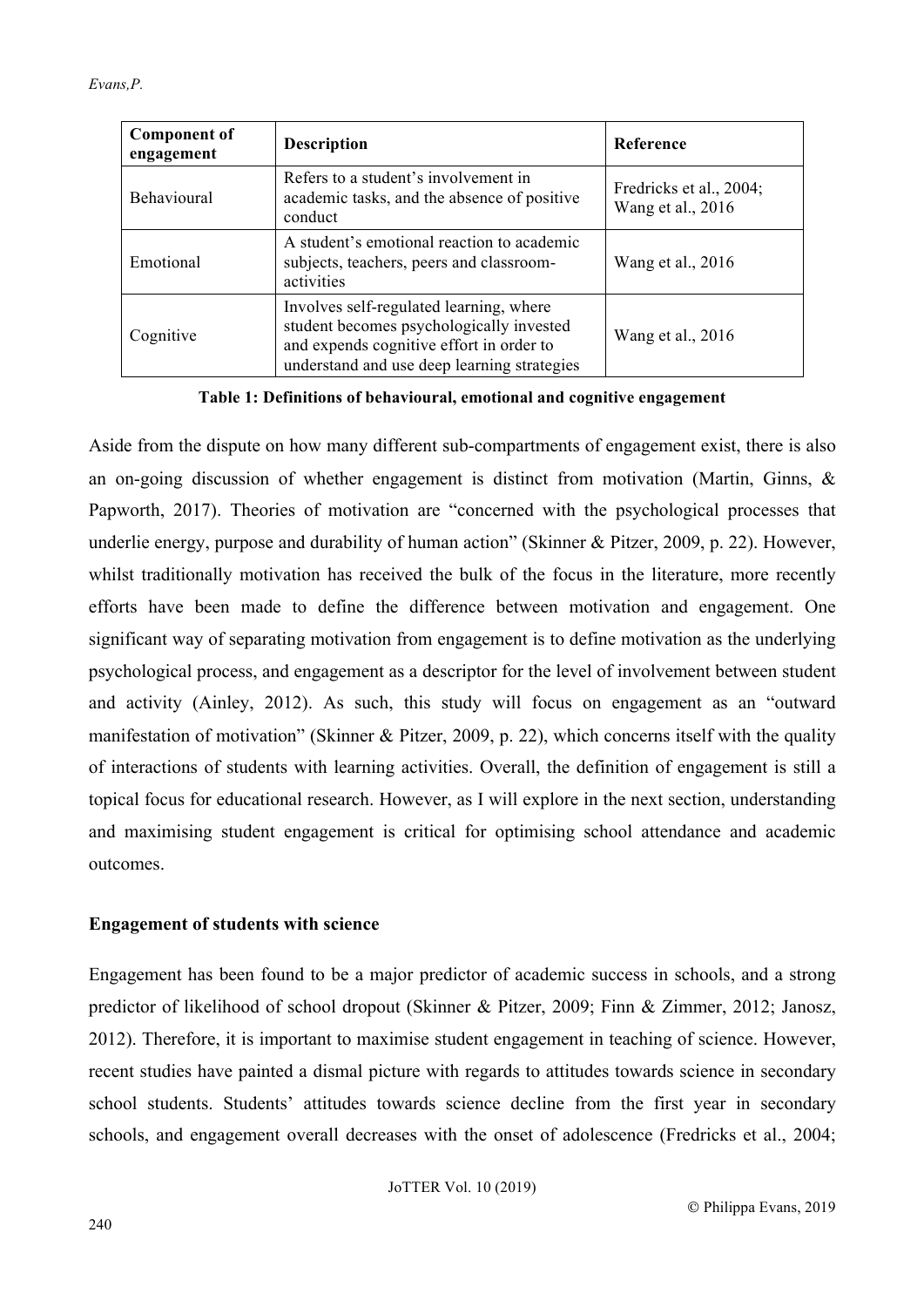Mahatmya, Lohman, Matjasko, & Farb, 2009). Further studies into the underlying reasons for students' dissatisfaction with science at school cite reasons such as that school science lacks relevance, consists of too much repetition, gives few opportunities to discuss the implications of science, and overemphasises copying as the standard form of writing (Tytler & Osborne, 2012).

In particular, girls' attitudes towards science are significantly more negative than those of boys. Data from the Relevance of Science Education (ROSE) project showed that in England, girls are more likely to think that science is a difficult subject, which they dislike (Jenkins & Nelson, 2005). Boys are also more likely to agree that science is interesting compared to girls (ibid.). Overall, gender has been identified as one of the key determinants of student engagement with science (Tytler & Osborne, 2012). One of the reasons stipulated as to why girls are less engaged with science at school is that the curriculum is favoured towards a way of thinking that is more commonly associated with boys. This argument derives from the work of Gilligan, who showed that moral development is different in men and women, and that the latter place more importance on issues of relationships and connection (Gilligan as cited in Billingsley, Nassaji, & Abedin, 2017, p. 29). Further work extending from this origin went on to explore the idea that women have distinct 'ways of knowing', which involves making connections to the subject being studied (Brotman & Moore, 2008). Overall, it could be argued that girls are more interested in exploring the wider context around questions and knowledge in science, and reluctant to say that they have an understanding of a subject unless they can see how it fits into a broader context. On the other hand, boys tend to accept scientific concepts as inherently valuable, and are more comfortable thinking about these concepts in a concise, rules-based system (Billingsley et al., 2017)

However, although there is much research available to argue that the above statements are well founded, there should be caution when suggesting the idea that girls prefer a particular style of learning. Firstly, this may serve to reinforce the gender binaries that produce inequalities in the sexes that are seen in the uptake and completion of science courses in secondary education, higher education courses, and in the presence of women in wider STEM (science, technology, engineering and maths) careers worldwide (Brotman & Moore, 2008). Secondly, it has been recognised that not all girls may prefer this style of learning. In fact, previous studies have shown a range of responses, both positive and negative, to learning science through SSIs (Morris, 2014a). Nevertheless, a concerted effort is required to plug the flow of women out of science, as it is well documented that participation of women in science is considerably lower than that of men. This report continues by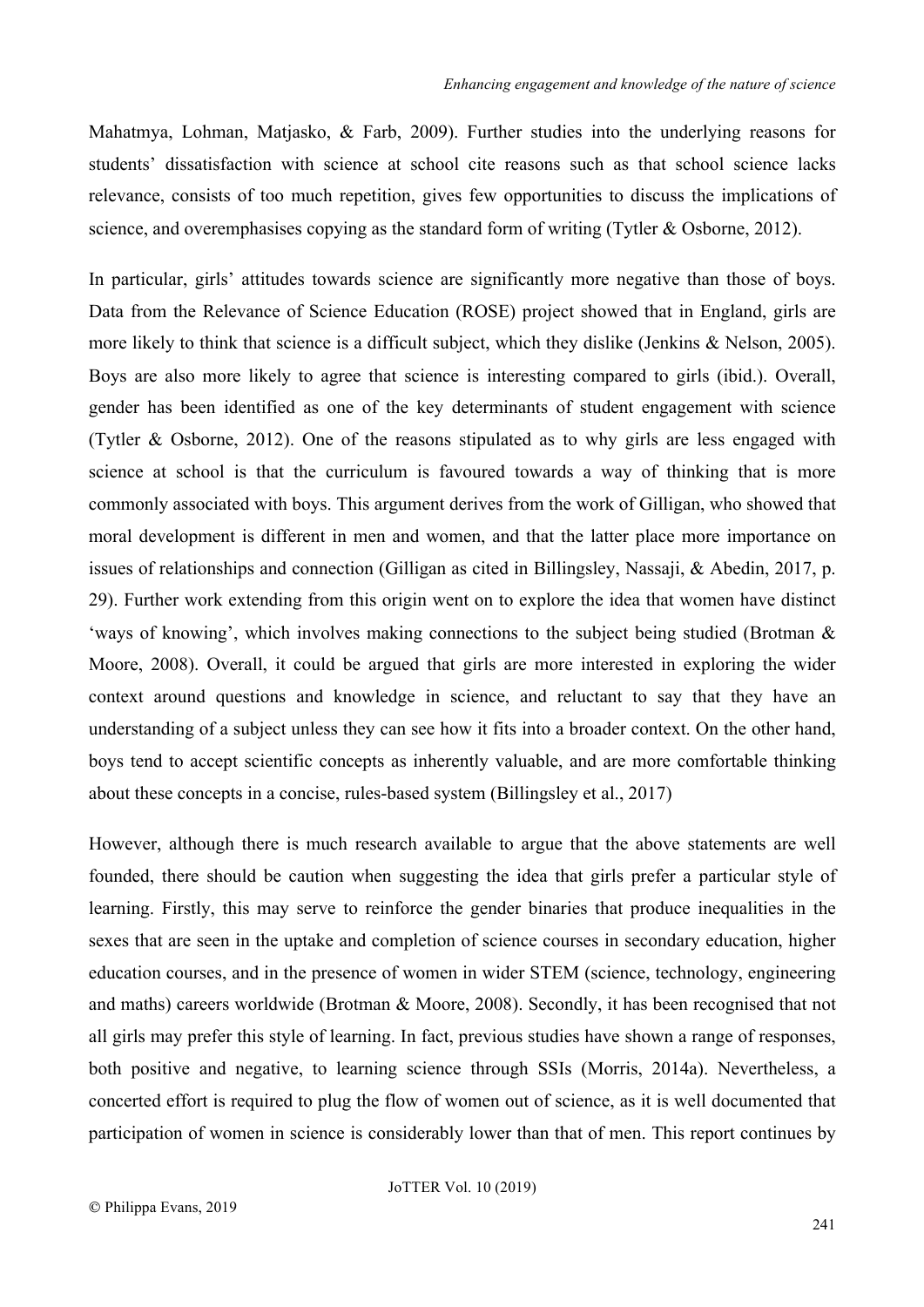exploring reasons why student engagement in science in UK schools could be improved, with a particular focus on why girls in particular are marginalised from secondary school science.

#### **The impact of compartmentalisation on the science curriculum and student engagement**

Students' negative perceptions of their science education could be, at least in part, attributable to the science curriculum in English secondary schools. It has been argued that the focus on high-stakes testing has led to a narrowing of the curriculum, including a reduction in time being spent exploring SSIs (Sadler, Amirshokoohi, Kazempour, & Allspaw, 2006). The narrowing of the school curriculum may also have led to the compartmentalisation of subjects, owing to the notion that little time is spent creating and fostering links between subject areas (Billingsley, Brock, Taber, & Riga, 2016). To be specific, compartmentalisation can be defined as "the creation of rigid boundaries between subject disciplines that make it difficult, if not impossible, for students to bridge those disciplines" (Billingsley & Ramos Arias, 2017, p. 44). Results from the Learning About Science and Religion (LASAR) project shows that compartmentalisation stifles student curiosity, and their capacity to ask and explore big questions, and also leaves students with a number of gaps, confusions and misconceptions about scholarship and epistemic insight (ibid.). Compartmentalising subjects is sustained by subject-specific curriculum documents, examinations, teacher education and- in secondary schools- specialist teacher recruitment and subject-specific classrooms (Billingsley et al., 2017).

Furthermore, girls might be more negatively affected by entrenched compartmentalisation than boys, with regards to learning, understanding and interest in science (Billingsley et al., 2017). This is because, as discussed above, girls tend to favour placing scientific concepts into a wider context in order to cement their understanding. Therefore, by limiting the opportunities where students can link what they are learning to other subjects and their relevance to students daily lives, girls are more likely to be less interested in science when it becomes compartmentalised.

# **Socio-scientific issues in science education**

One approach for challenging compartmentalisation of the science curriculum, and therefore enhancing engagement of girls in science, is to utilise SSIs in the science classroom. SSIs can be defined as problems that represent social dilemmas with conceptual, procedural or technological associations with science, and involve ethical and moral dimensions (Morris, 2014b). A primary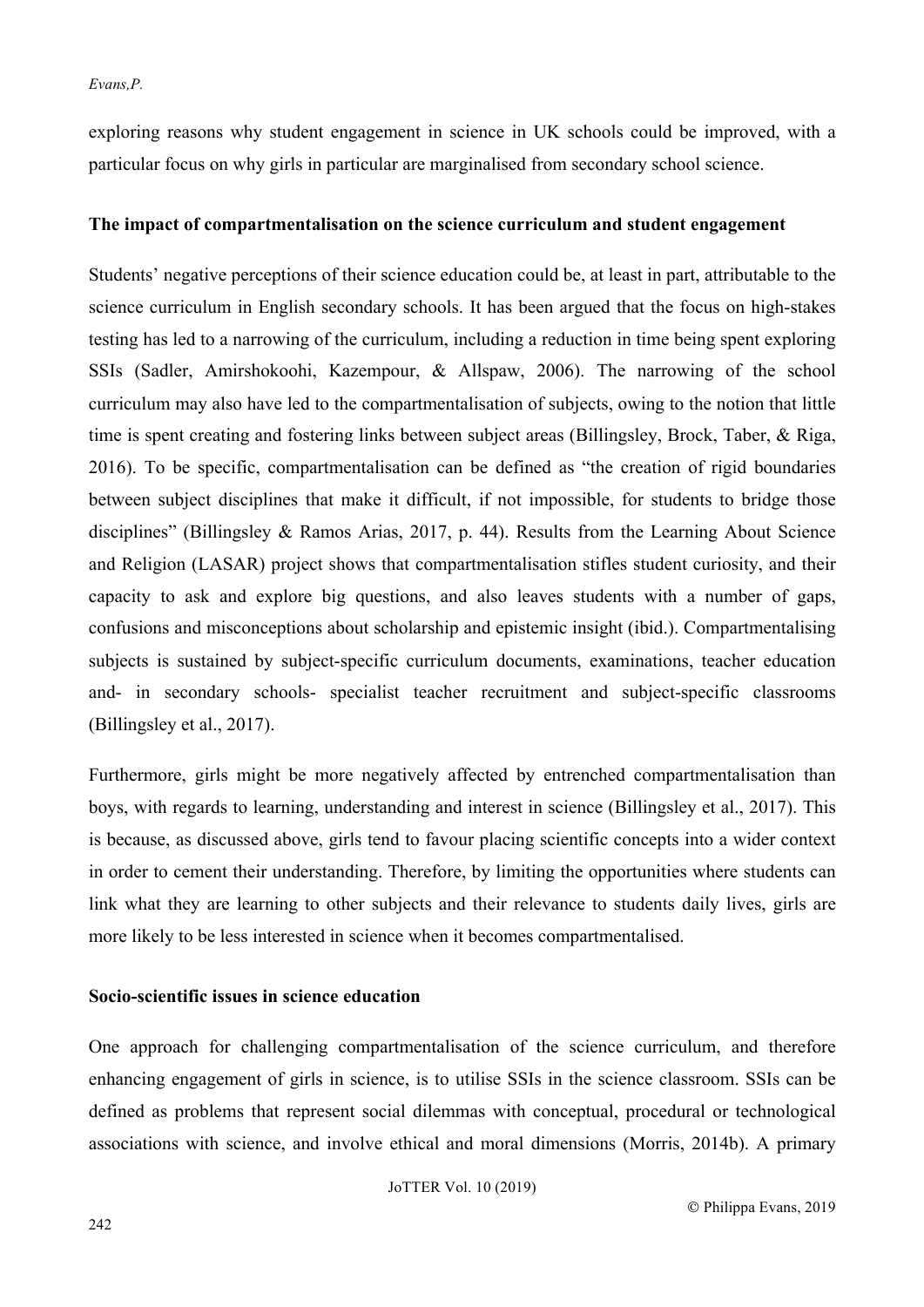feature of SSIs is that they are multidisciplinary in nature, because of the need to have understanding across multiple subjects in order to address these problems (ibid.). For example, studying SSIs could include application of scientific concepts, addressing the historical, philosophical and sociological aspects of science, and considering contemporary economic, social and political concerns such as in health and the environment (Hughes, 2000a). In 2006, a new General Certificate of Secondary education (GCSE) was introduced, based on the model of '*Twenty First Century Science'*. This course contained a strong emphasis on teaching about SSIs, enhanced engagement in students (Millar, 2006) and increased the uptake of science courses by students in post-compulsory education in the UK (Millar, 2010). However, despite there being evidence to demonstrate the effectiveness of teaching SSIs in science classes, the teaching of basic skills such as scientific argumentation and scepticism, is not prevalent in mainstream science teaching (Fensham, 2016). Furthermore, Hughes argues that SSIs are marginalised and devalued in UK classrooms, since they are presented as a subordinate form of knowledge compared to the 'true' abstract scientific concepts. Hughes extends this idea to contend that this serves to reinforce the gender imbalance in science, as SSIs are regarded as female-orientated, whereas more 'rigorous' science is seen as masculine (Hughes, 2000a). Further evidence suggests that opportunities to study SSIs in A-level science are squandered due to heavy syllabus content demands and assessment deadlines (ibid.). Therefore, more importance must be placed on the value of SSI in the science curriculum, and this includes reinforcing an appreciation that SSIs can enhance all students understanding of science, and develop scientific literacy (Hughes, 2000b).

Nevertheless, there is evidence that utilising a SSI-approach for teaching science enhances engagement of girls (Hughes, 2000b; Morris, 2014a). As argued above, SSIs are inherently multidisciplinary, and they give girls the opportunity to make links between important scientific subjects and a wider context, such as how they are relevant in the wider social world. Therefore, SSIs can be argued to be a promising approach to enhancing engagement of girls in science.

# **The nature of science**

Compartmentalisation of science and marginalisation of SSIs also arguably decreases student knowledge of 'the nature of science' (NOS). NOS as a phrase refers to "characteristics of scientific knowledge that are inherently derived from the manner in which it is produced, that is scientific enquiry" (Lederman, Antink, & Bartos, 2014, p. 286). It can be defined as being comprised of the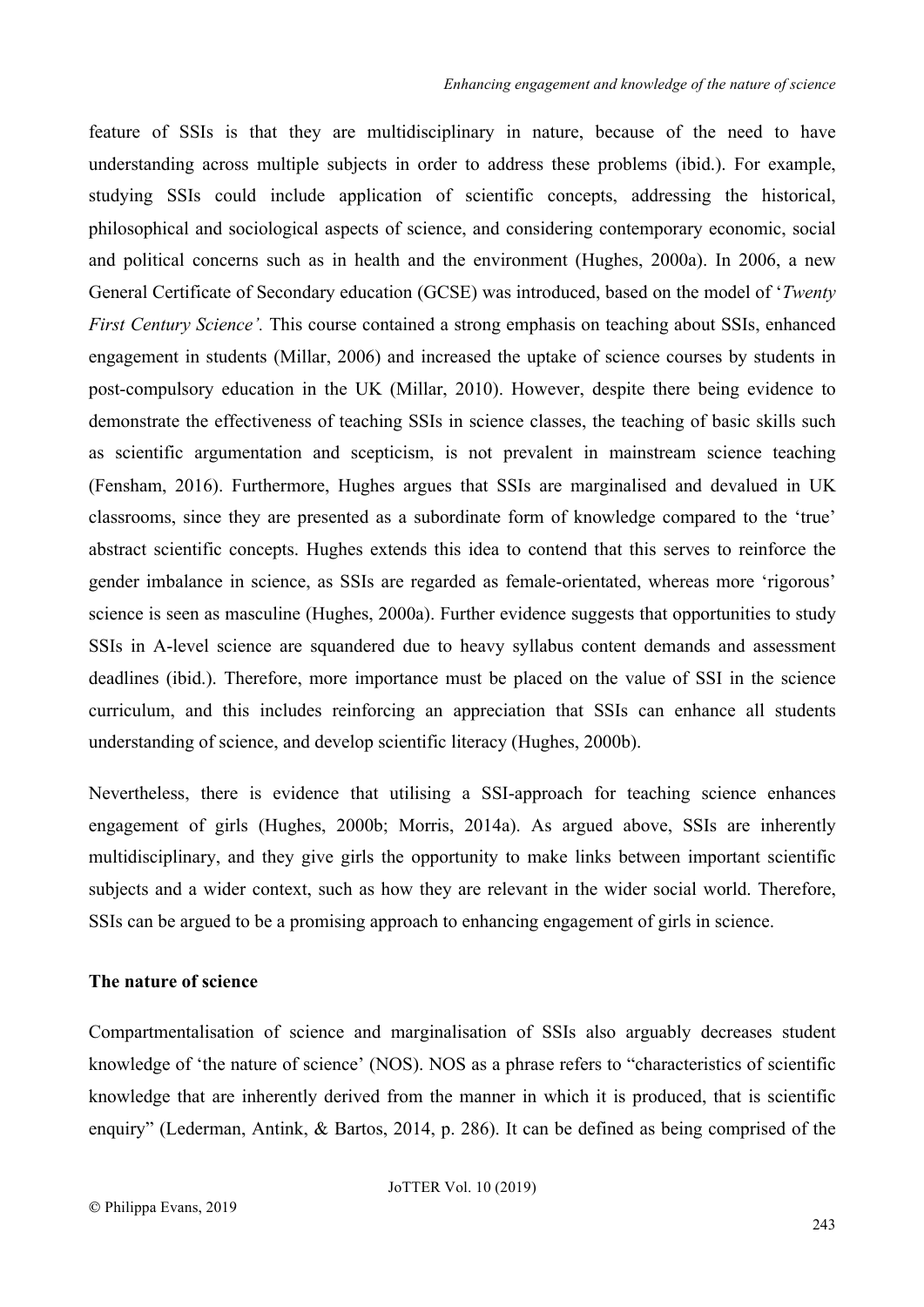concepts listed in Table 2. Ensuring that students have a solid appreciation for NOS has increasingly been seen as an important focus in the drive to develop scientific literacy in science curricula around the world (Lederman et al., 2014). This argument has developed in recent years, as citizens in the world have to make sense of the increasing impact that science and technology have on their daily lives. With a fundamental understanding of NOS and enhanced scientific literacy, citizens will be better able to recognise pseudoscientific claims, distinguish between 'good' and 'bad' science, and apply scientific knowledge to their everyday lives in order to make better informed decisions (Bell & Lederman, 2003; Lederman et al., 2014).

| <b>Components of NOS</b>                                     |
|--------------------------------------------------------------|
| The empirical nature of scientific knowledge                 |
| Scientific theories and laws                                 |
| The creative and imaginative nature of scientific knowledge  |
| The theory-laden nature of scientific knowledge              |
| The myth of the scientific method                            |
| The tentative nature of scientific knowledge                 |
| The social and cultural embeddedness of scientific knowledge |

**Table 2: Components of NOS**

**(as defined by Lederman, Adb-El-Khalick, Bell, & Schwartz, 2002)**

NOS and SSI are inherently intertwined. This is because, in order for an individual to make informed decisions about scientifically based social dilemmas, they must be able to analyse and measure the reliability, validity and inherent scientific value of the evidence available, and draw upon these reflections alongside moral and ethical standpoints that they, or wider society, may hold. Furthermore, by teaching science through SSIs, an inherently multi-disciplinary approach, it gives space for students to develop an epistemic insight, or 'knowledge about knowledge'. Therefore, not only is teaching science through SSIs a valid approach to enhancing the engagement of female students, but it also broadens their understanding of NOS and improves scientific literacy.

## **Research questions**

In this report, I aim to study whether the use of SSIs in teaching year 9 girls about global warming and climate change can enhance their engagement. Furthermore, since SSIs and NOS are intrinsically linked, I aim to also determine whether this approach to teaching about global warming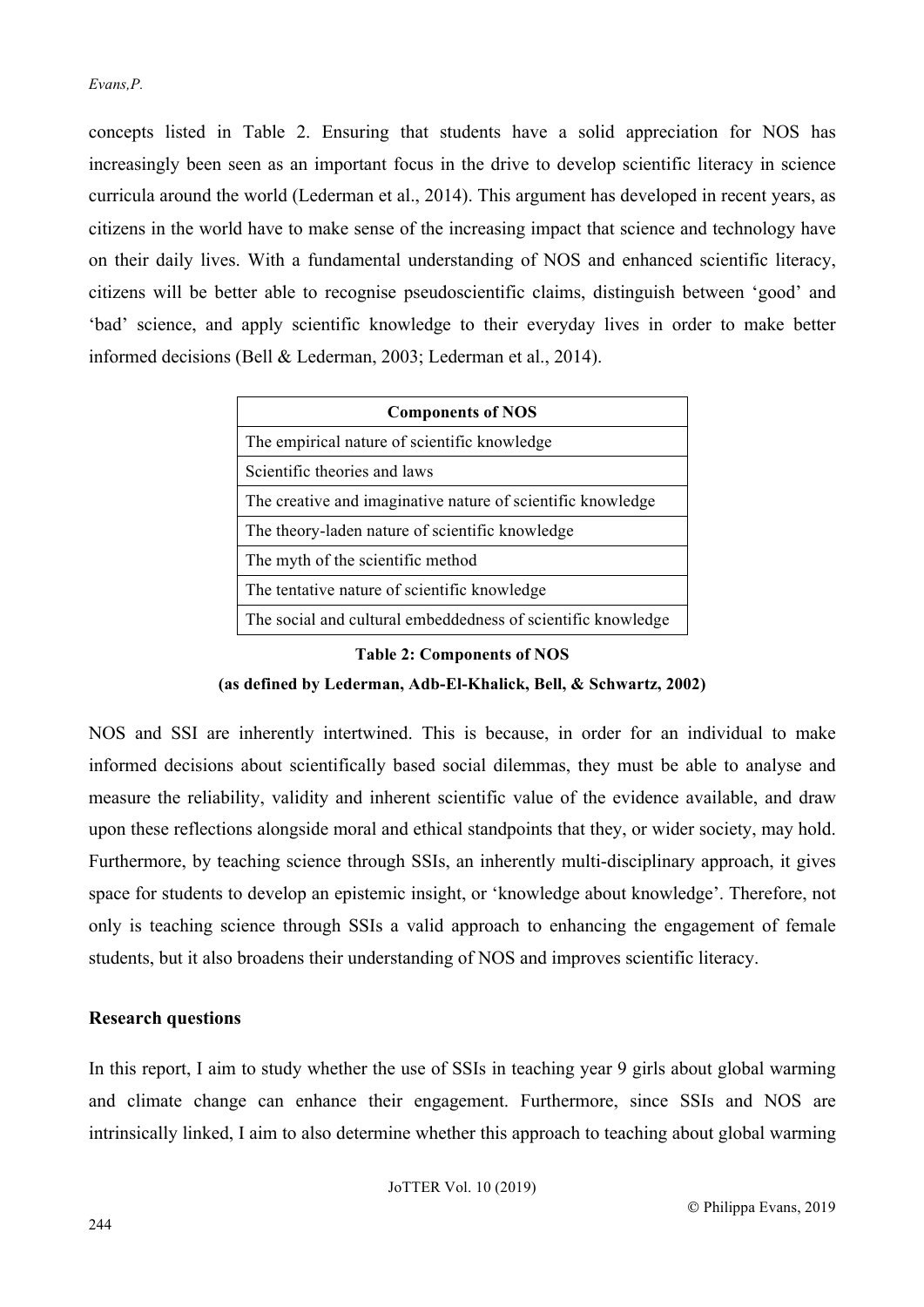and climate change can enhance students understanding of NOS. These aims are reflected in the research questions (RQ):

RQ1: How does using socio-scientific issues enhance engagement in a year 9 class learning about global warming and climate change?

RQ2: How can using socio-scientific teaching methods enhance knowledge of NOS in year 9 girls?

# **Research Design**

# **Action research**

Within school-based and practitioner-led educational research, action research is an approach by which teachers engage in a process of self-reflective enquiry, in order to understand and improve their own practice (Wilson, 2009). As such, this report details action research on whether teaching global warming and climate change using an SSI-based approach can enhance engagement in year 9 girls. The following sections detail the rationale of undertaking this research and identification of research questions, and the design of the intervention to address these questions. The report continues to discuss the validity and reliability of the data, the implications of the research for practitioners, and the relevance of the findings in a wider context. Finally, suggestions for furthering the research are made.

#### *Identification of research questions*

Observations made in the science department of the school at the centre of this action research project identified that students were generally behaviourally and emotionally engaged in their science lessons. I saw very few examples of disruptive behaviour during lessons, and students interacted positively with teachers and their peers. Students appeared to be engaged with the work and successfully learning scientific concepts. However, very little time (often no time) was spent discussing SSIs in the classroom, as most of the lesson time, especially in KS4 and KS5 lessons, was geared towards delivering content that was necessary for preparing students for terminal examinations. Students asked very few of their own questions and were focussed on ensuring that they had captured information that would be relevant to the examinations. For these reasons, I questioned whether students were truly engaging cognitively with their work in science lessons in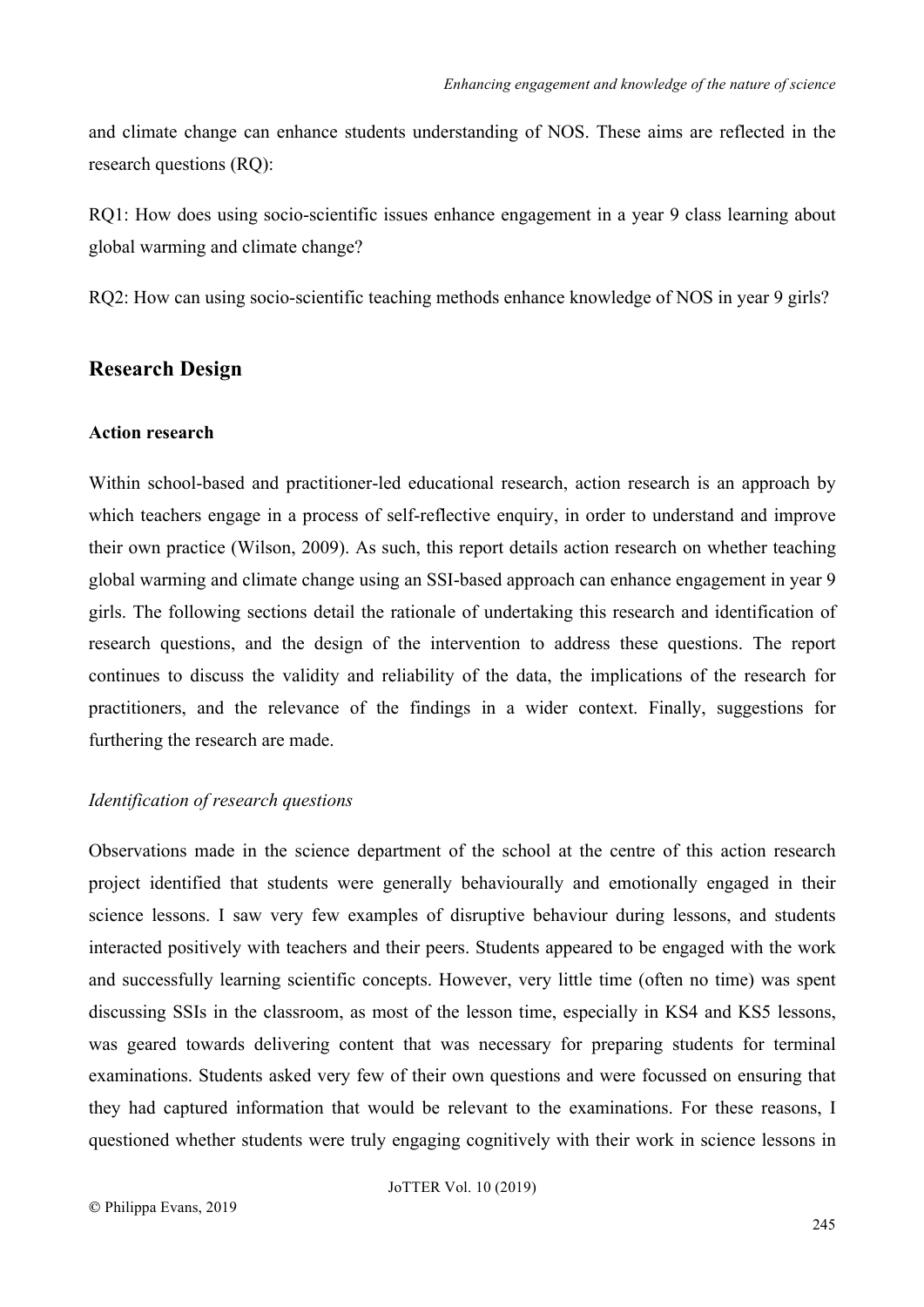KS4. Having read some of the literature discussed above, I postulated that SSIs may be a more engaging way of delivering the necessary content on climate change and global warming in a KS4 class. Some pilot data was collected prior to the intervention lessons (pre-intervention questionnaire), which suggested that students were only moderately engaged in science lessons (see Table 6 later).

# *Intervention design*

Having identified the research questions, the planning phase of this action research study involved designing a number of lessons to utilise SSIs to teach students about global warming and climate change.

# *Context*

The intervention described in this report was implemented in 4 lessons of 100 minutes each, delivered to a year 9 class of girls at a single-sex academy in England. Students were mostly from affluent homes who are looking for a traditional academic education for girls. Therefore, the majority of students are from middle-class homes with high aspirations and expectations. Two pupils had SEN status, and two were classified as receiving the pupil premium grant. No students had English as an additional language. The class comprised 29 students who were predicted a wide range of grades.

## **Data collection and analysis**

Data was collected via mixed methods, utilising both qualitative and quantitative measures of student engagement. Table 3 gives an overview of the data collected, and indicates whether the measure was conducted pre, during or post the intervention. Details of each data collection method are then given below.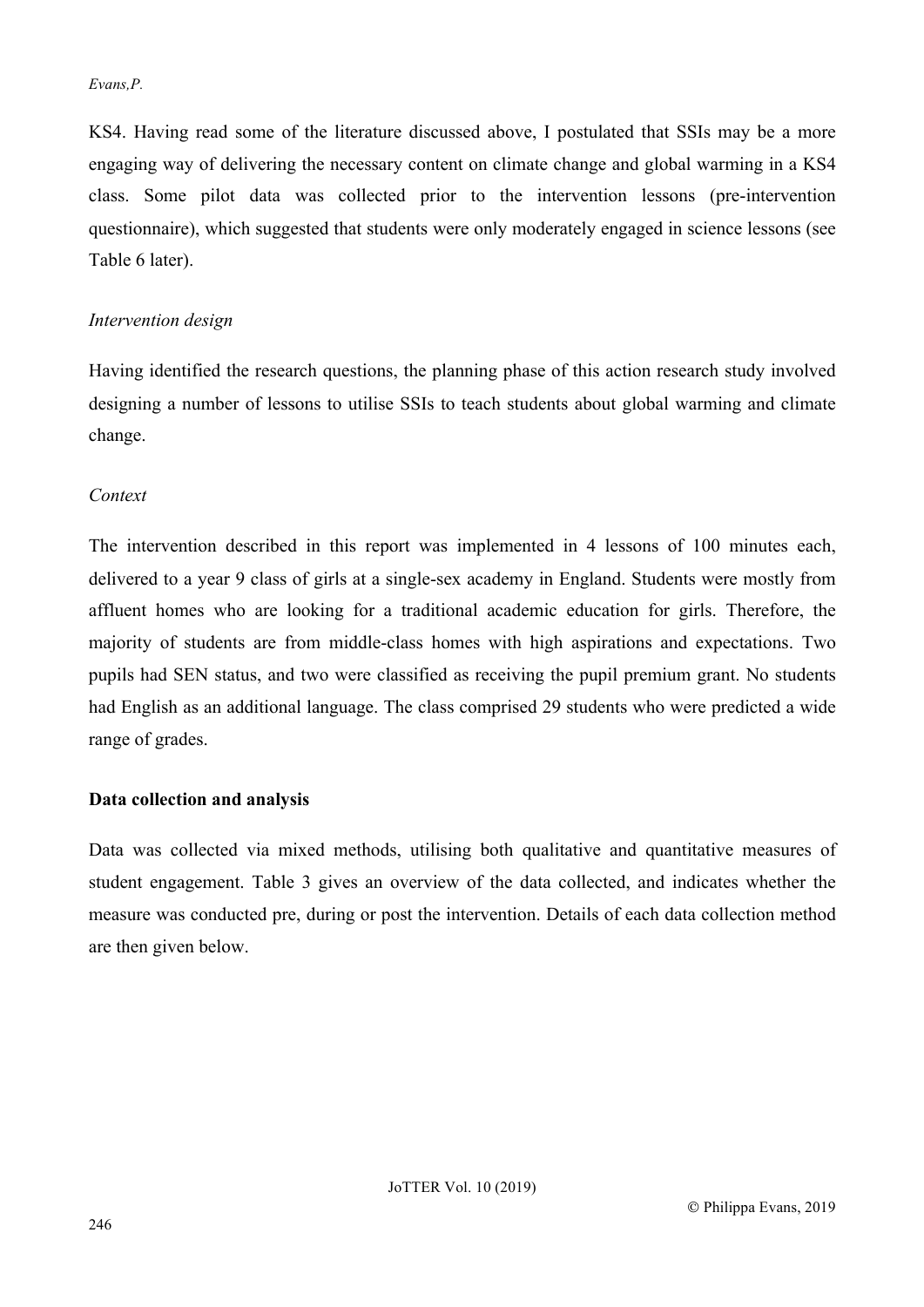| Pre-intervention                                              | During intervention                                                                               | Post-intervention                                                                                                                                       |
|---------------------------------------------------------------|---------------------------------------------------------------------------------------------------|---------------------------------------------------------------------------------------------------------------------------------------------------------|
| • Student engagement<br>questionnaire (pre)<br>(Quantitative) | • Reflections on student<br>engagement<br>(Qualitative)<br>• Lesson observations<br>(Qualitative) | • Student engagement<br>questionnaire (post)<br>(Quantitative)<br>• Focus group interviews<br>(Qualitative)<br>• Teacher questionnaire<br>(Qualitative) |

**Table 3: Overview and timeline of data collection**

## *Student engagement questionnaire*

Self-evaluation of engagement in students was determined using 'The Math and Science Engagement Scales' (Wang et al., 2016). These scales were developed to provide a self-report measure of engagement within the dimensions of behavioural, emotional and cognitive engagement. The authors also added a fourth dimension to the construct of engagement; social engagement. However, since the fourth dimension of social engagement has not been qualified in other areas of the literature and because it was deemed outside of the scope of this investigation, questions asking for the self-evaluation of social engagement were not included in the questionnaire. The original questionnaire contains 33 elements (including questions on social engagement). However, because of limited time available, the number of elements included on the questionnaire in this study was limited to 12. Questions included are found below in Table 4, alongside the sub-division of engagement which they are assessing. The questions were issued to students before the intervention lessons began, in order to assess students' underlying engagement in science classes. Students responded to each question on a Likert scale. The responses were numbered 1-5 from strongly disagree (1), to strongly agree (5), and the mean response of students to each question calculated along with the standard deviation in student responses. To gauge whether student engagement in the intervention lessons was different to lessons pre-intervention, the questionnaire was re-issued and the mean response calculated for each question. To get a better understanding of the impact of the intervention lessons on student engagement, descriptive statistics were used to examine the distribution of student responses. The percentage of students that replied 'agree'/'strongly agree' was compared to the percentage of students who 'disagreed'/'strongly disagreed', and the results presented in a bar graph. In the post-intervention questionnaire students were also asked some open-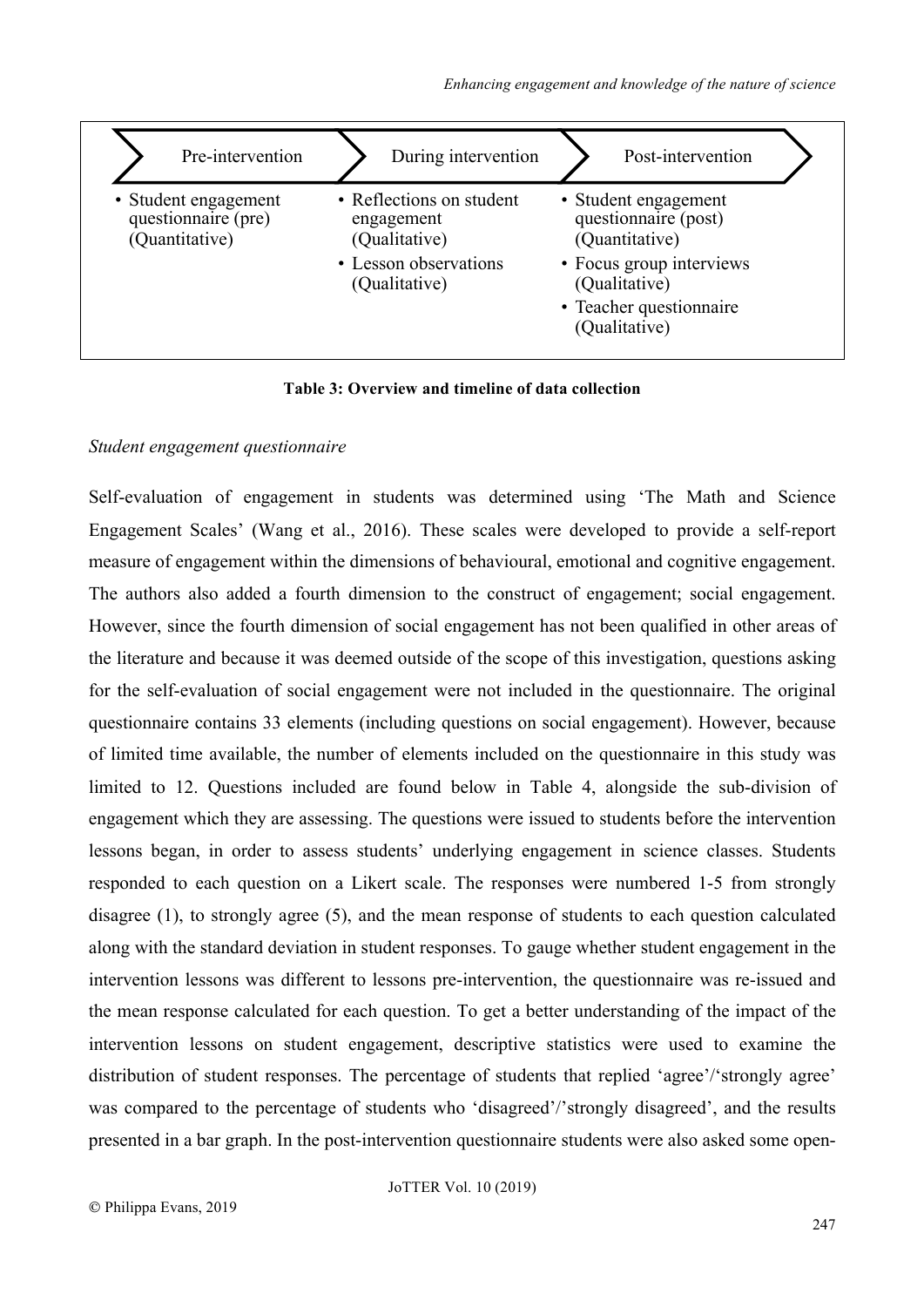ended questions to assess their engagement via asking them what they enjoyed and did not enjoy during the intervention lessons.

| <b>Question</b>                                 | <b>Component of engagement</b> |
|-------------------------------------------------|--------------------------------|
| I think about different ways to solve a problem | Cognitive                      |
| I stay focussed in science lessons              | <b>Behavioural</b>             |
| I talk about science outside of class           | Behavioural                    |
| I think that science is boring                  | Emotional                      |
| I often feel frustrated in science lessons      | Emotional                      |
| I enjoy learning new things in science lessons  | Emotional                      |

# **Table 4: Questions included on the pre- and post-intervention student engagement questionnaire and relation to sub-division of engagement**

# *Reflections on student engagement*

After each intervention lesson I completed some reflections on the engagement of students during the activities in the lesson. These comments were written under the headings of behavioural, emotional and cognitive engagement.

## *Lesson observations by teacher*

During the intervention lessons, the usual teacher of the class was asked to make general observations of the lessons. Comments relevant to student engagement were captured and used as qualitative evidence for engagement of students during the intervention lessons. The comments were coded as evidence for behavioural, cognitive and emotional engagement.

## *Focus group interviews*

At the end of the intervention, students were interviewed in focus groups to give them an opportunity to deliberate, and elaborate about questions on what they thought of the SSI-focussed activities, and their knowledge of NOS. Interviews with the focus groups were audio-recorded, transcribed and passages of the conversations were grouped accordingly into areas of focus of engagement and NOS. The focus groups were unstructured and the students were asked open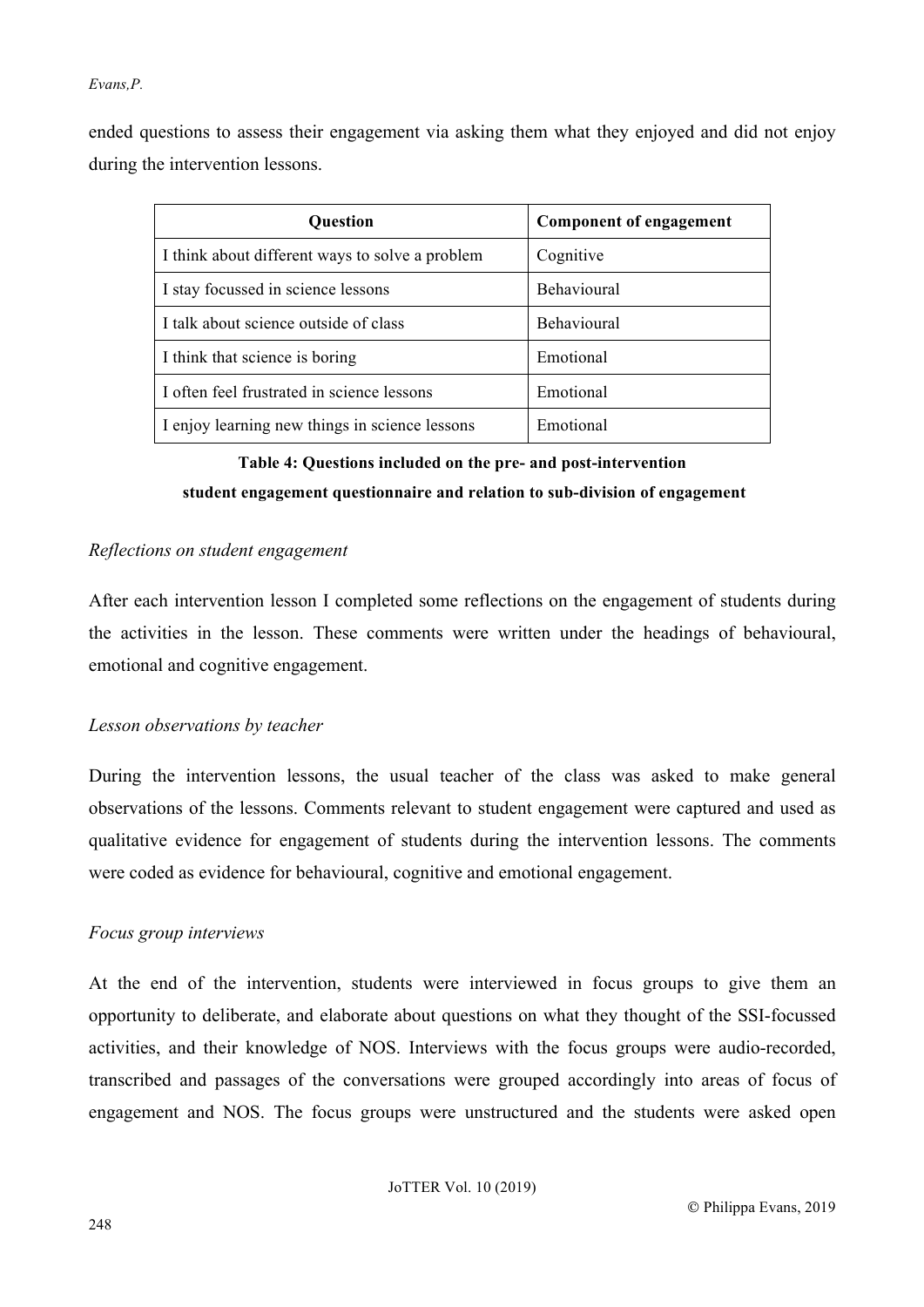questions to assess their engagement during the different intervention lessons, and their knowledge of NOS.

## *Teacher questionnaire*

After the intervention lessons, the regular teacher of this class was issued with two open ended questions to assess student engagement throughout the intervention.

# *Assessing student knowledge of NOS*

As part of the post-intervention student questionnaire, students were asked the open-ended question 'What is science?'. Student responses were coded into groups (Table 5), and the incidence of each response was counted. This question was also put to students during the post-intervention focus groups, alongside the question 'What is the difference between scientific facts and moral judgments?'. This qualitative evidence helped to elaborate on students' responses, and further their explanations of their knowledge of NOS. Previous studies have indicated that open-ended questions are best suited for assessing knowledge of NOS (Lederman et al., 2002).

| <b>Description</b>                                                                                                                                               | Code                                           |
|------------------------------------------------------------------------------------------------------------------------------------------------------------------|------------------------------------------------|
| Understand how the world<br>Students gave an answer which directly referenced understanding<br>how the world works, or an answer that suggested as such<br>works |                                                |
| Students referenced the use of theories or laws in producing<br><b>Theories</b><br>scientific knowledge                                                          |                                                |
| Students referenced the use of experimentation in producing<br>scientific knowledge                                                                              | Experiments                                    |
| Students referenced that scientific knowledge relied on having<br>Evidence<br>empirical evidence or data                                                         |                                                |
| Students gave a specific example of a scientific concept that they<br>had learned about                                                                          | Descriptive learning of<br>scientific concepts |
| Students suggested that science was the study of everything, or<br>words to that effect                                                                          | Study of everything                            |

**Table 5: Coding of student responses to the question 'What is science?'**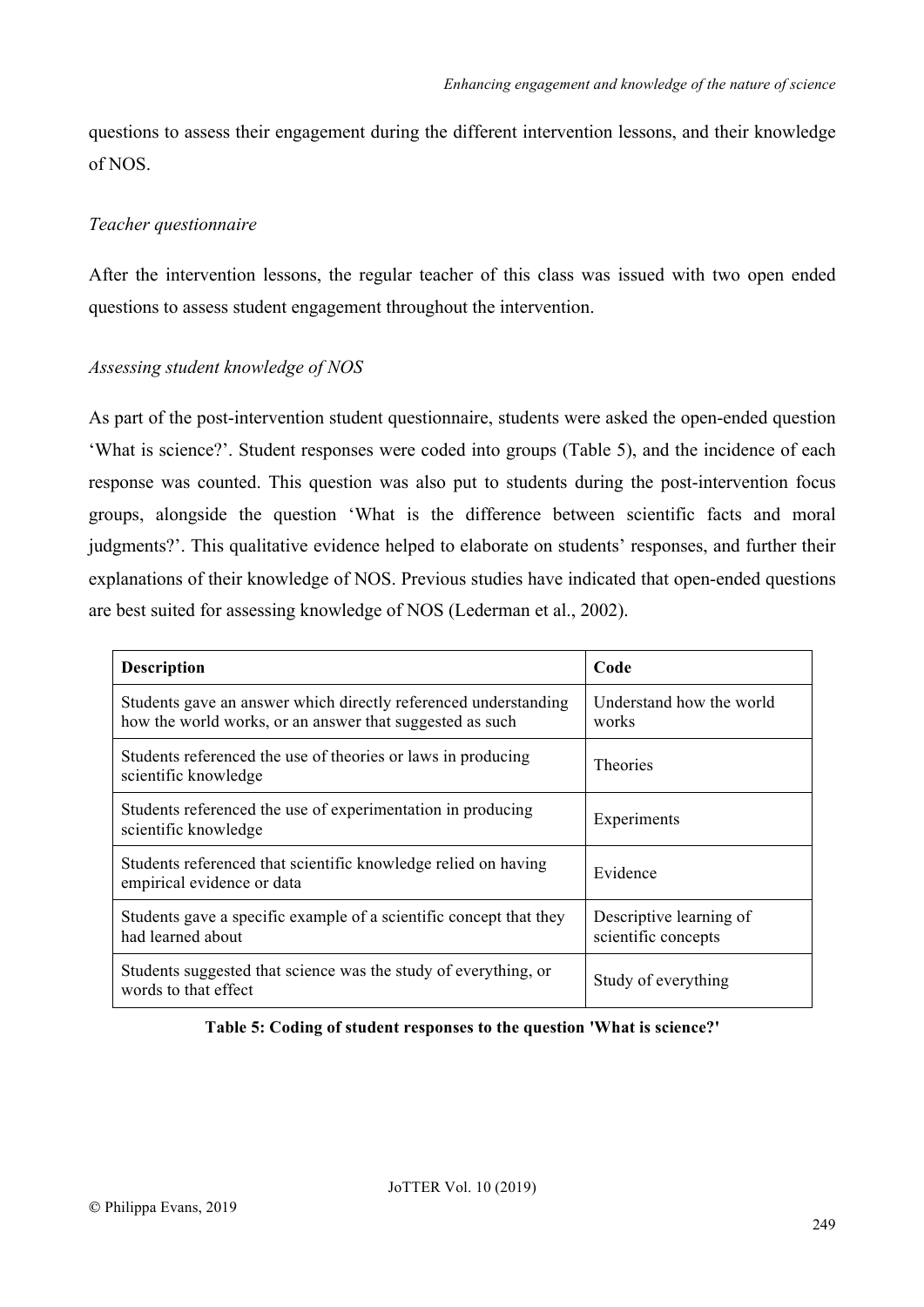# **Limitations**

When designing and assessing educational action research, reliability and validity must be considered. Reliability refers to the 'rigour, consistency, and above all, trustworthiness of the research' (Evans, 2009). This can be further divided into internal reliability (regarding the reliability of the data collected), and external reliability (whether the same conclusions of this study would be reached in a different context) (ibid.). The methods for data collection and presentation of data are clear and transparent to support the internal reliability of this investigation. The questionnaire used to assess student engagement has been previously validated as a reliable tool (Wang et al., 2016). Establishing external reliability in this study is particularly difficult, as the ever-changing context of the classroom is dependent on multiple factors including the students present within the class, the teacher leading the lessons and school-wide factors. Therefore, the context of this report is explicit, and any conclusions reached can only be applied directly to the population under investigation.

The validity of a study can also be subdivided into external validity (whether the study can be generalised beyond the context under investigation and transferred to a wider population) and internal validity (whether the study measures what it purports to investigate) (Evans, 2009). The external validity of this study is limited, partly since it is undertaken in an single-sex environment and also because of the inherent variance in the ethnographic classroom context. Nevertheless, by placing the questions that this report strives to answer in a wider context of the available literature, the reader can assess the generalisability and transferability of the results of this study. As has been previously discussed, there are several problems with measuring engagement in the science classroom (Sinatra, Heddy, & Lombardi, 2015). This includes the notion that student engagement cannot be measured by a single measure. Self-report measures of engagement, such as that offered by Wang et al. (2016), suffer from issues such as the inherent problem of asking students to be retrospective. To overcome this issue, observations of students during lesson activities can be made in real-time. However, observations in themselves can be problematic, as they rely on inferring student engagement from indirect external indicators. Furthermore, observations can be biased due to the observer involved demonstrating positive bias towards examples of engagement and leaving out examples of negative engagement. Therefore, this study utilises a mixed method multidimensional approach to measure engagement of students in science lessons. The evidence is then triangulated, a practice whereby findings are confirmed through the use of different data collection instruments to overcome threats of validity within each type of evidence.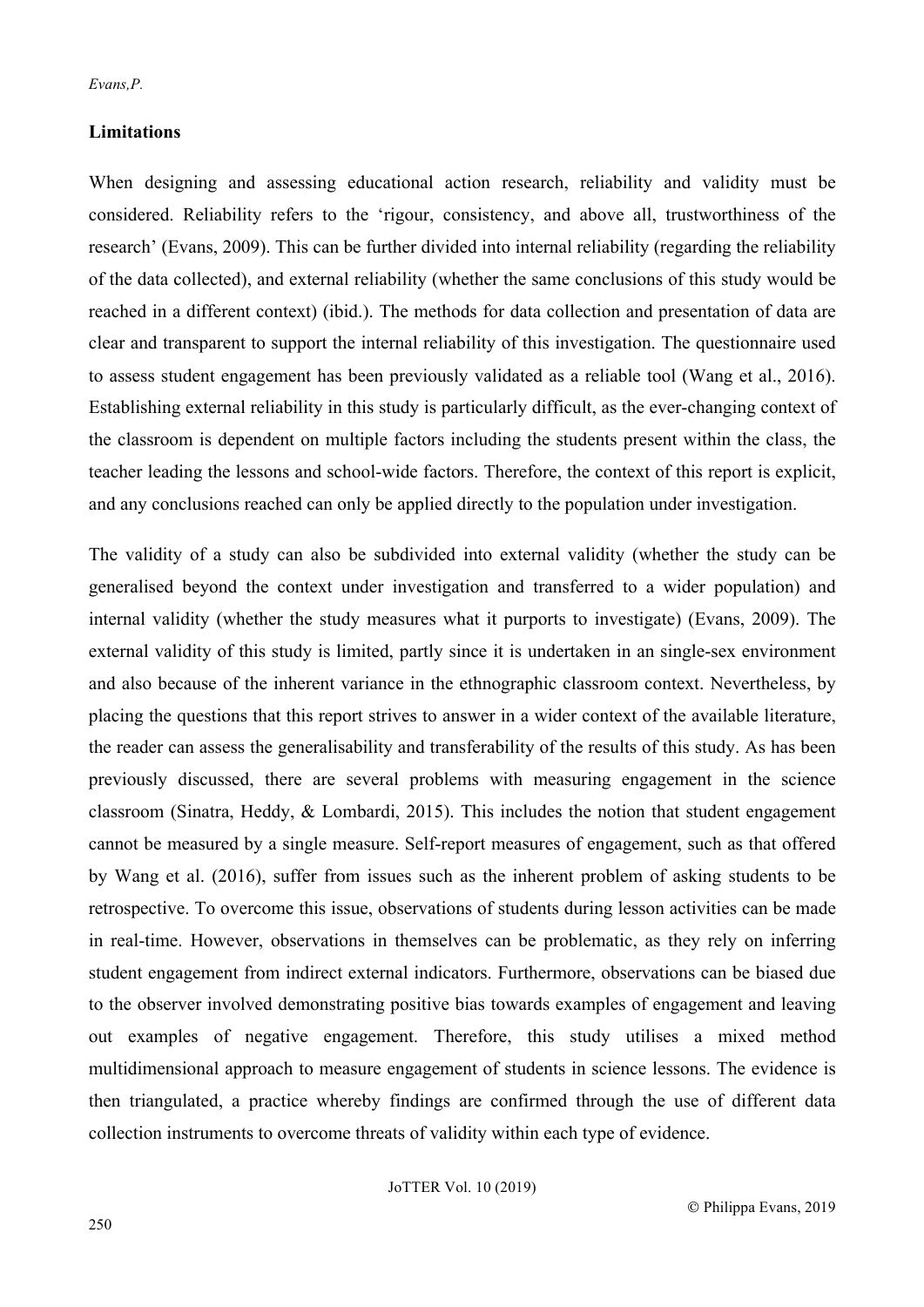## **Ethics**

This study was undertaken within the guidelines on educational research ethics issued by the British Educational Research Association (BERA) (2011). In line with these guidelines, a number of steps were taken to ensure students understood and agreed to the research, had the right to withdraw and were not disadvantaged whilst participating in this project. This included an explanation of the research project to students pre-intervention, with an opportunity for them to ask any questions about the research. Students were also provided with an information and consent letter which was to be signed by parents/guardians before the study began. All letters were returned signed by parents/guardians giving consent for their child to participate in the study. Students were advised prior to audio recording of the focus group interviews, and given the opportunity to opt-out of this data collection. All data has been anonymised in this report.

# **Results**

Results were collected as described above and are presented and analysed below in two sections based on the research questions of this study.

## **How does teaching climate change through SSIs impact year 9 girls engagement?**

#### *Student perception of their engagement during intervention lessons*

When students were asked to reflect on their engagement during the intervention lessons, the results were varied. Mean scores calculated from the pre- and post-intervention engagement questionnaire responses of students are presented in Table 6. In order to get a clearer idea of whether student's engagement had shifted over the course of the intervention, the percentage of students that 'agreed'/'strongly agreed' versus those that 'disagreed'/'strongly disagreed' were compared. Students who reported a neutral position were not included in either of the two categories. Consequently, percentages in the final bar charts may not total 100%. For example, in Figure 1, 24.1% of students agreed with the statement 'I think that science lessons are boring' before the intervention lessons. This rose to 31% of students agreeing with the statement after the intervention lessons. Furthermore, the percentage of students that disagreed with the statement 'I think that science lessons are boring' rose from 41.4 pre-intervention, to 51.7 post-intervention. Accordingly,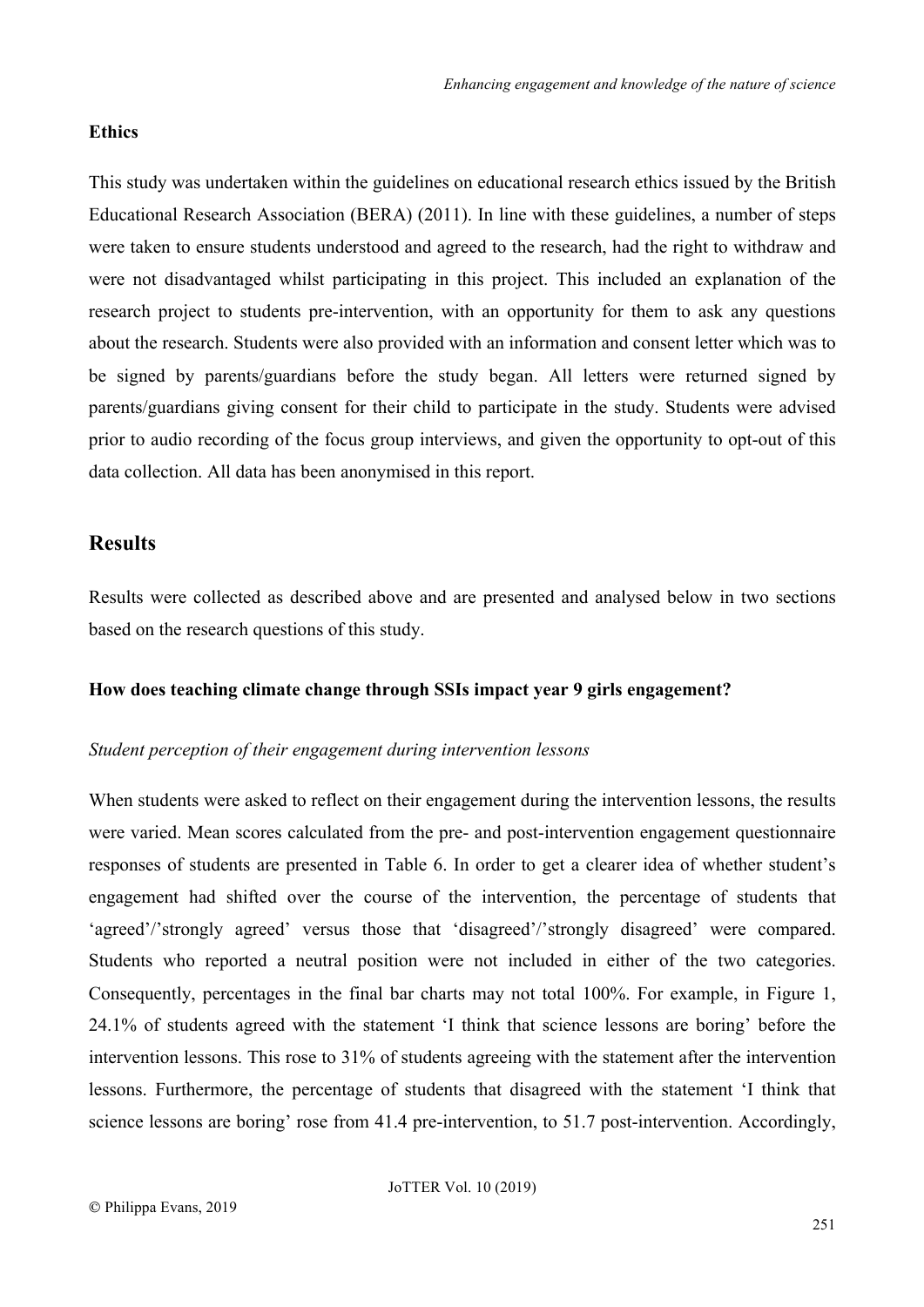although not presented, students that were neutral before the intervention totalled 34.5%, which decreased to 13.8% after the intervention lessons. Results are presented below (Figure 1 to Figure 6 – the order of figures does not follow the ordering of questions in Table 6). The overall percentage of students that agreed or disagreed are compared in Table 7 and Table 8, respectively.

|                                                 | <b>Pre-intervention</b> |           | <b>Post-intervention</b> |           |
|-------------------------------------------------|-------------------------|-----------|--------------------------|-----------|
| <b>Question</b>                                 | Mean                    | <b>SD</b> | Mean                     | <b>SD</b> |
| I enjoy learning new things in science lessons  | 3.52                    | 1.09      | 3.61                     | 0.83      |
| I think about different ways to solve a problem | 3.41                    | 0.82      | 3.11                     | 0.88      |
| I stay focussed in science classes              | 3.45                    | 0.74      | 3.39                     | 0.88      |
| I talk about science outside of class           | 2.62                    | 1.21      | 2.32                     | 1.06      |
| I think that science is boring                  | 2.83                    | 1.04      | 2.75                     | 1 1 7     |
| I often feel frustrated in science lessons      | 2.97                    | 1.18      | 2.43                     | 0.96      |

**Table 6: Mean scores from a post-intervention questionnaire to measure engagement of students in lessons with a SSI-focus**



**Figure 1: I think that science lessons are boring**



**Figure 2: I enjoy learning new things in science lessons**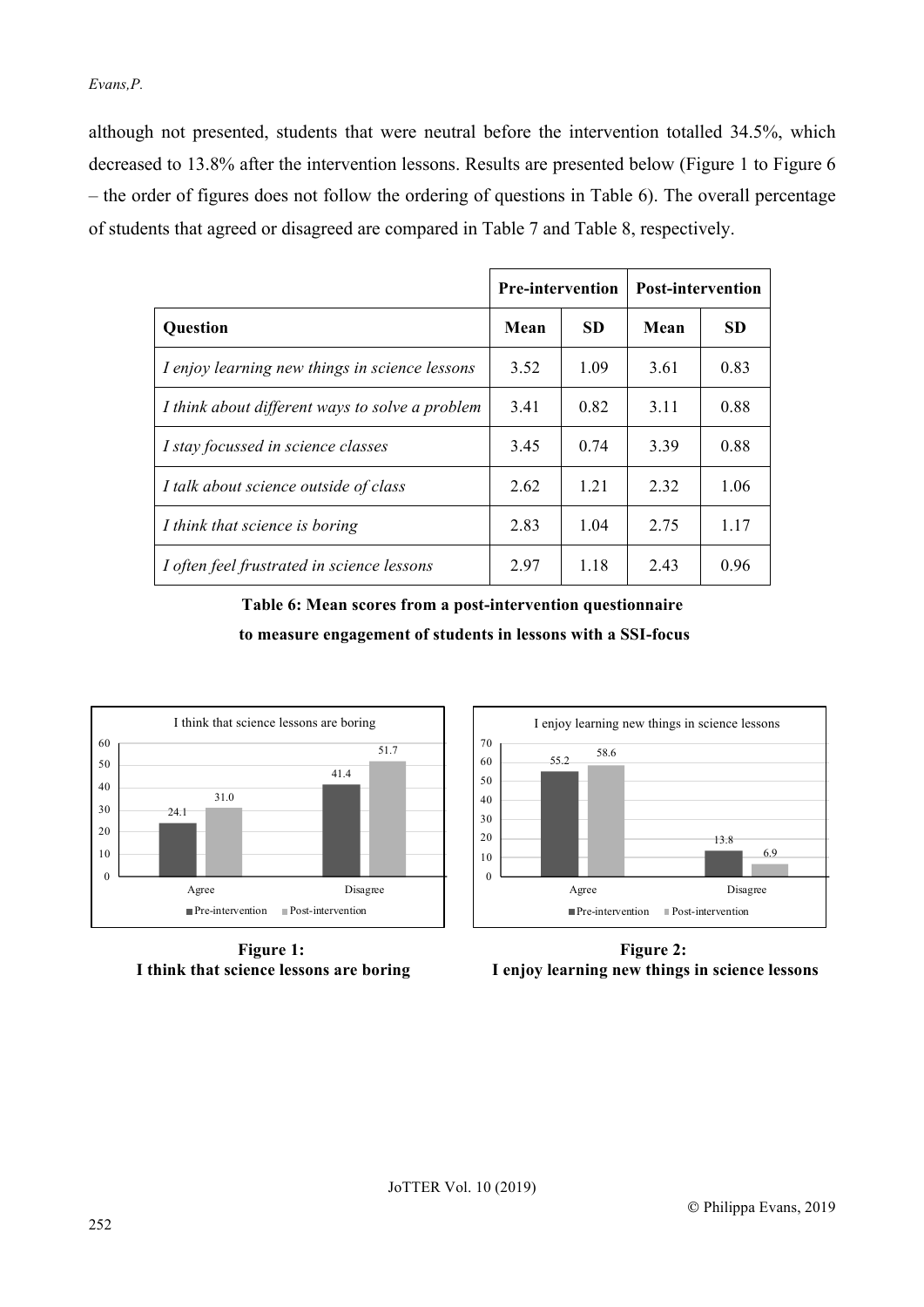

**Figure 3: I feel frustrated in science lessons**









Responses from the engagement questionnaire are mixed, as shown in Figures 1-6. In terms of behavioural engagement, students responses suggested that they were slightly less focussed during the intervention lessons (Figure 4), and students reportedly spoke less about science outside of lessons during the intervention (Figure 5). In fact, the percentage of students who agreed with the statement 'I talk about science outside of class' fell by 13.8 percentage points after the intervention lessons (Table 7). Furthermore, results from the measurement of students emotional engagement were also mixed. Students were polarised in response to the statement 'I think that science is boring' (Figure 1), with the numbers of students who both agreed and disagreed with the statement rising after the intervention lessons. However, analysis of the changes of student responses pre- and post-intervention showed that there was a bigger change in the percentage of students disagreeing with this statement (an increase of over 20 percentage points, Table 8), than there was in those that agreed (an increase of 6.9 percentage points after the intervention lessons, Table 7). On the other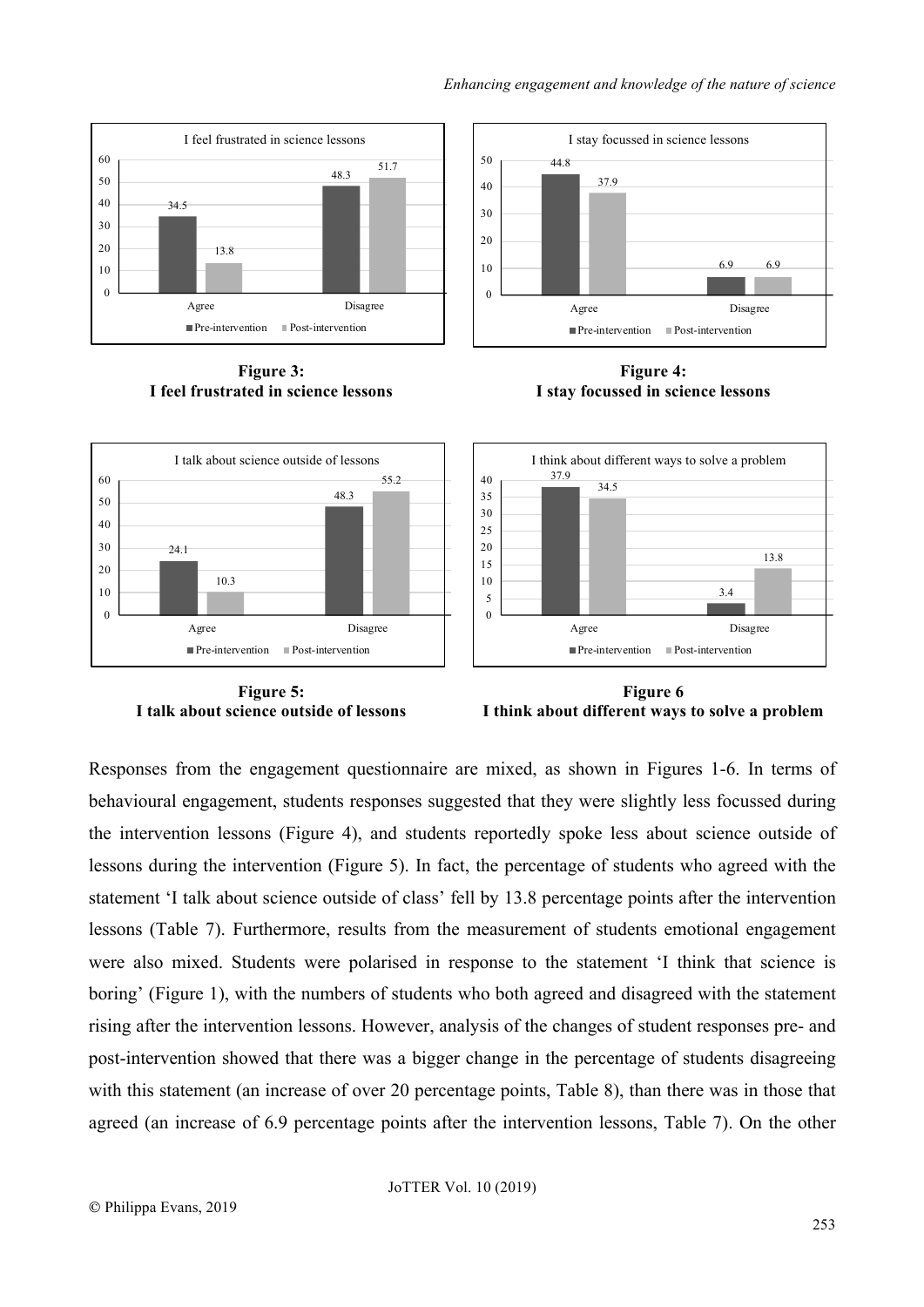hand, another measure of emotional engagement, 'I enjoy learning new things in science lessons' showed little change after the intervention (Figure 2). Nevertheless, over half of students agreed that they enjoyed learning new things in science both pre- and post-intervention, and the number of students that disagreed with the statement was generally low. These results suggest that students found the intervention lessons slightly more enjoyable than their normal science lessons. In addition, the largest difference between the pre- and post-intervention questionnaire was in response to the statement 'I feel frustrated in science lessons' (Figure 3), where there was a decrease of approximately 20% in the number of students who agreed with this statement. Finally, in relation to cognitive engagement, students' agreement with the statement 'I think about different ways to solve a problem' becomes more negative when thinking about the intervention lessons (Figure 6).

| Question                                        | Pre-<br>intervention | Post-<br>intervention | <b>Pre-post</b><br>difference |
|-------------------------------------------------|----------------------|-----------------------|-------------------------------|
| I enjoy learning new things in science lessons  | 55.2                 | 58.6                  | $+3.4$                        |
| I think about different ways to solve a problem | 37.9                 | 34.5                  | $-3.4$                        |
| I stay focussed in science classes              | 44.8                 | 37.9                  | $-6.9$                        |
| I talk about science outside of class           | 24.1                 | 10.3                  | $-13.8$                       |
| I think that science is boring                  | 24.1                 | 31.0                  | $+6.9$                        |
| I often feel frustrated in science lessons      | 34.5                 | 13.8                  | $-20.7$                       |

**Table 7: Percentage of students that agreed with the engagement questionnaire questions pre- and post-intervention**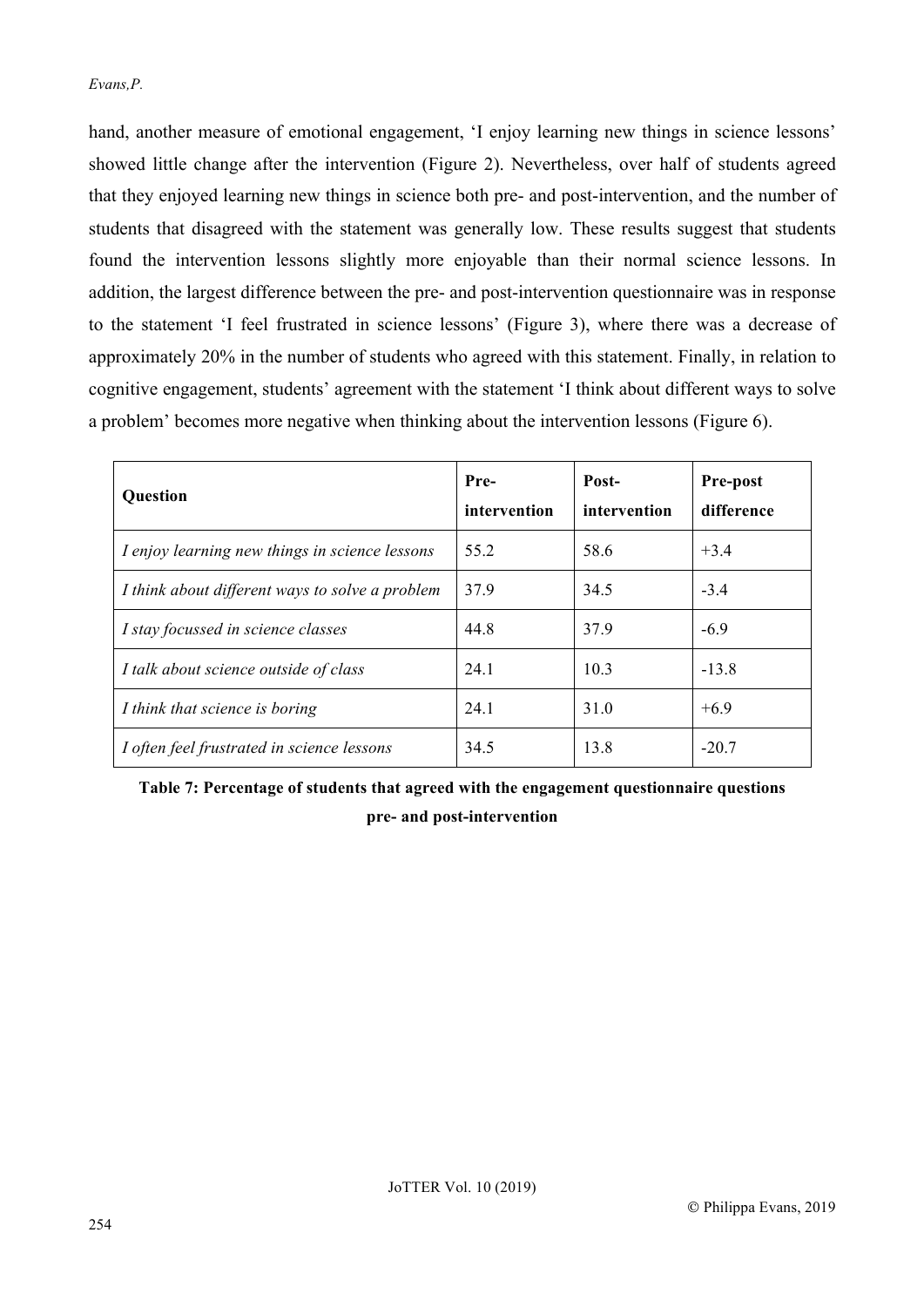| <b>Question</b>                                 | Pre-<br>intervention | Post-<br>intervention | Pre-post<br>difference |
|-------------------------------------------------|----------------------|-----------------------|------------------------|
| I enjoy learning new things in science lessons  | 13.8                 | 6.9                   | $-6.9$                 |
| I think about different ways to solve a problem | 3.4                  | 13.8                  | $+10.4$                |
| I stay focussed in science classes              | 6.9                  | 6.9                   | $\theta$               |
| I talk about science outside of class           | 48.3                 | 55.2                  | $+6.9$                 |
| I think that science is boring                  | 31.0                 | 51.7                  | $+20.7$                |
| I often feel frustrated in science lessons      | 48.3                 | 51.7                  | $+3.4$                 |

**Table 8: Percentage of students that disagreed with the engagement questionnaire questions pre- and post-intervention**

However, evidence from other sources suggested that there was more impact on student engagement than was reflected by the engagement-element of the student questionnaire. Open ended questions included at the end of the post-intervention questionnaire provided some evidence that students did enjoy elements of the intervention lessons. The responses were grouped into categories and scored for the number of responses that were present in the answers to these openended questions (Table 9, Table 10). The largest number of responses to the question 'what did you enjoy about these lessons?' (Table 9), were recorded in reference to students enjoying moving around the classroom. Other elements of the intervention lessons that students enjoyed were partaking in different activities to normal, and working in groups or with others. One student responded that they enjoyed learning in a different style to usual, suggesting that at least some students were aware that lessons were conducted in a different fashion to usual.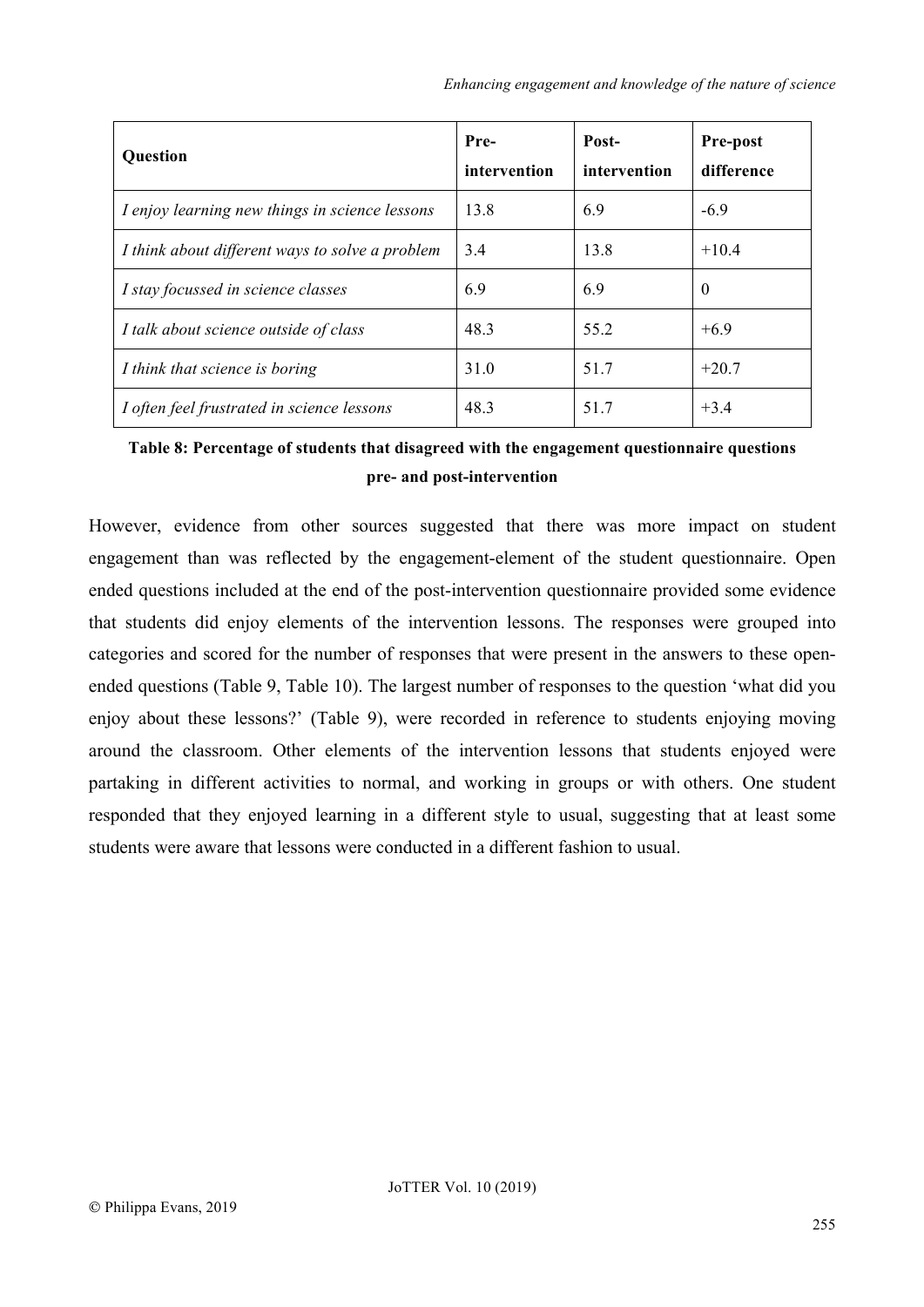| <b>Student response</b>        | <b>Number of responses</b> |
|--------------------------------|----------------------------|
| Moving around the classroom    | 8                          |
| Different activities to normal | 6                          |
| Working in groups/with others  | 5                          |
| Researching information        | 2                          |
| Learning in a different style  |                            |
| Taking notes                   |                            |
| Nothing                        |                            |

**Table 9: Student responses on the post-intervention questionnaire to the question: 'What did you enjoy about the lessons?**

Table 10 shows responses of students from the same questionnaire, to the question 'what did you dislike about the lessons?'. Students mostly disliked the amount of writing involved in these lessons, and that the homework set was more lengthy, or harder to complete. Evidence to suggest that students found the work harder in these lessons was also evident in a comment from a lesson observation made by the regular teacher; *'students did note (through informal conversations) that it was harder work'*. Aside from this, other negative responses to the intervention lessons were mainly focussed on tasks that were outside of SSI-activities. For example, watching videos and completing associated tasks (classified as 'tasks that were not SSI-focussed in Table 10).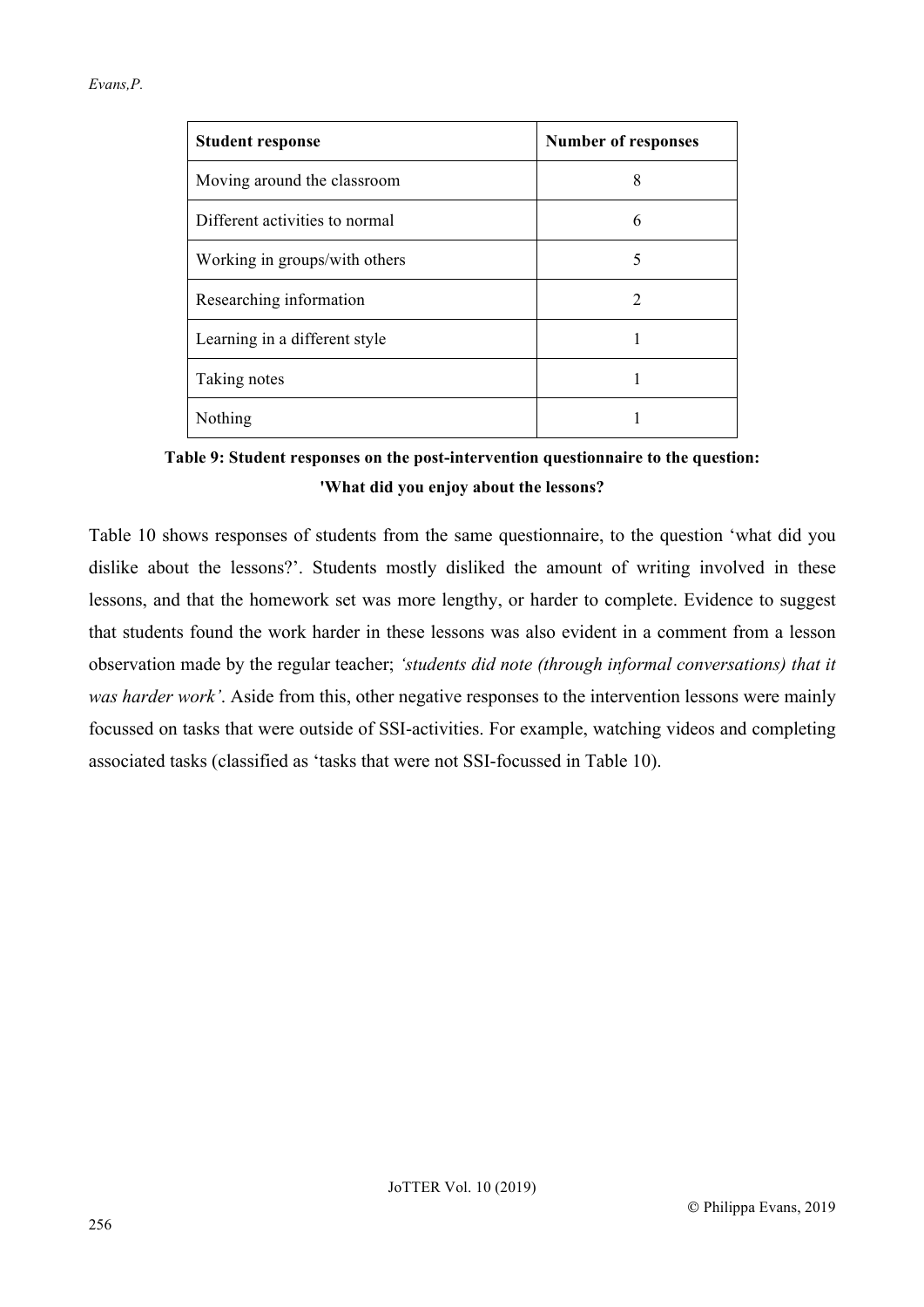| <b>Student response</b>            | <b>Number of responses</b>  |
|------------------------------------|-----------------------------|
| Amount of writing/taking notes     | 4                           |
| Too much homework                  | 3                           |
| Tasks that were not SSI-focussed   | $\mathcal{D}_{\mathcal{L}}$ |
| Nothing                            | 1                           |
| Everything                         | 1                           |
| No experiments                     |                             |
| Having to write in your own words  |                             |
| Freedom to choose who to work with |                             |

**Table 10: Student responses from the post-intervention questionnaire, to the question: 'What didn't you enjoy about the lessons?'**

One student replied that they enjoyed nothing about the intervention lessons, and didnot enjoy everything about the lessons. The pupil in question is a low attaining student who requires support for special educational needs including working memory, processing speed, reading speed and visual tracking. The responses of this student in the questionnaire correlate with some reflections I made during the intervention lessons on the fact that lower attaining students struggled to access the SSI-based activities. For example: '*I noticed that lower attaining students were struggling more with answering the questions at each station. However, when I went over to encourage them I could coax the answers out of them by phrasing. This might reflect that they had some difficulty understanding what the questions were asking of them'*. Furthermore, in the post-intervention teacher questionnaire, the teacher of the regular class reflected that *'Lower ability students needed much more guidance to be able to access work and activities. They often lack the skill to begin such open-ended inquiries or to research/question on their own [and it seemed like these students] often felt confused about what to do/purpose of activity/learning and instead just copied down work from peers. This widens the achievement gap for lower and higher ability students'*. Therefore, results from this investigation suggest that whilst teaching climate change through SSIs is engaging for some students, lower attaining students may experience some barriers to learning in that the materials are perhaps more cognitively demanding, and these students struggle to access them.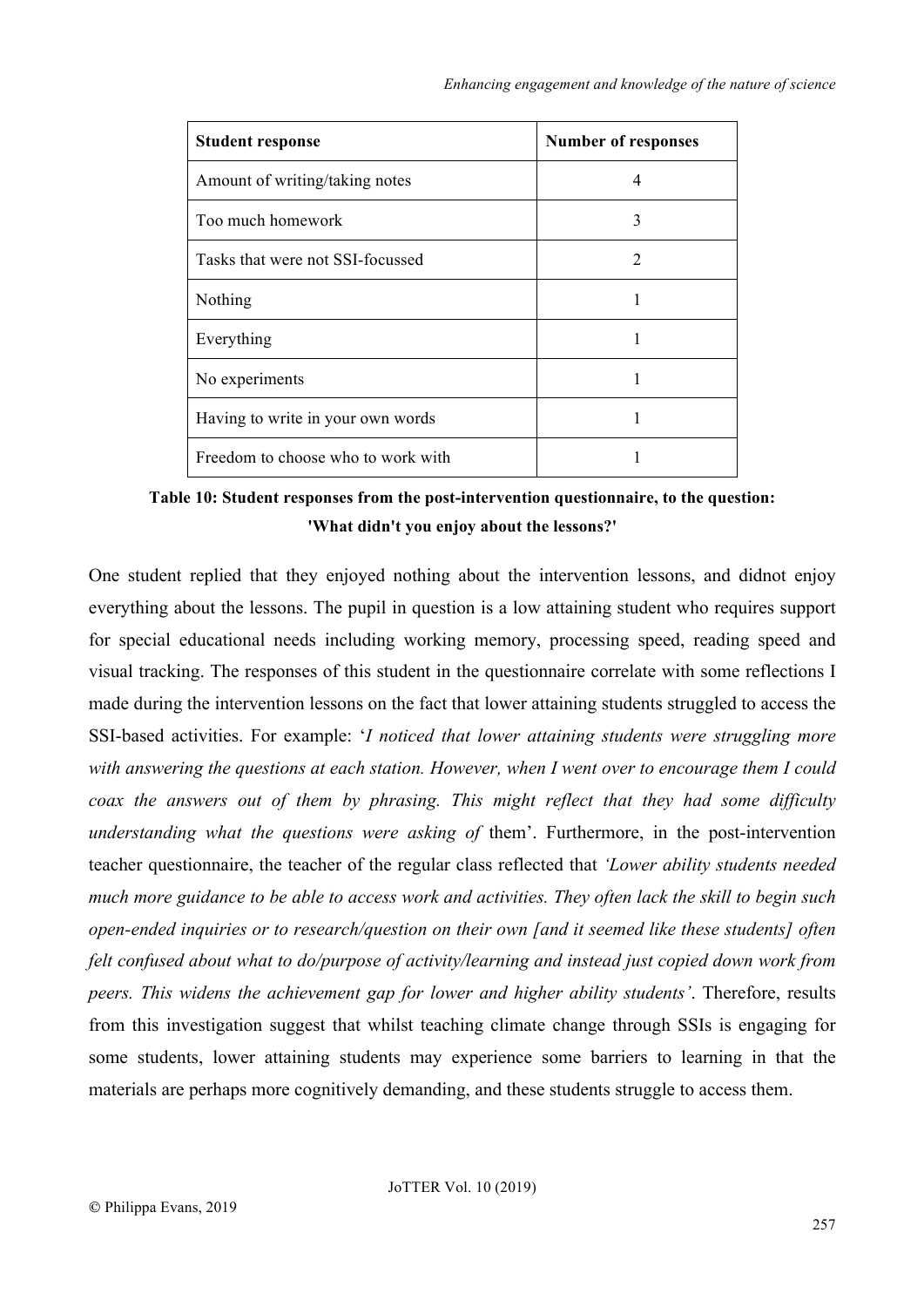During the focus groups, students were asked open-ended questions on their thoughts of each of the intervention lessons. The results showed a variety of reactions to activities within these lessons, which provided a more detailed insight into the results from the post-intervention questionnaire, as to the specific parts of the lessons that engaged or disengaged students. A summary of student responses can be found in Appendix 1. Students made several positive comments with regards to activities that involved moving around the classroom, such as the data analysis activity in lesson one, and the is-ought activity in lesson four. These included that they enjoyed moving around the classroom as it involved being active, and that they enjoyed the fact that this sort of activity involved them finding out information for themselves, rather than it being delivered to them by the teacher.

On the other hand, students also reported some negative feelings towards this kind of task. In some cases, this related to being active, which highlights that students each have differing opinions on the sorts of classroom activities that they enjoy. Further reasons for disliking this active sort of task included that some students disliked the logistics of these types of activity. For example, students disliked that they had to move their belongings around the room, and also because there was an element of time pressure which meant not all the students completed the activities (Appendix 1). Several students referenced that they enjoyed these active tasks and other tasks that were SSIfocussed just because they were inherently different to what they usually do in science lessons. A prime example was using the computers to research and write a letter to challenge climate change denial. The task of writing this letter was also enjoyable for students, who gave reasons such as that they enjoyed researching the information on the internet before applying it into a piece of work. The idea that students enjoyed these kind of autonomous research task was reinforced when one student suggested that the pollution debate could have been enhanced by adding a research-element to the activity, where students could find out the information for themselves (Appendix 1). Therefore, students reported several features of the SSI-focussed activities within intervention lessons that they enjoyed and were engaged with. These include working with others, being active in the classroom, and doing activities which were different to normal.

#### *Observations and reflections from teachers on student engagement during intervention lessons*

Evidence of student engagement was also monitored by observations from the regular teacher of the class, and via my personal reflections on engagement during the lessons. The regular teacher of the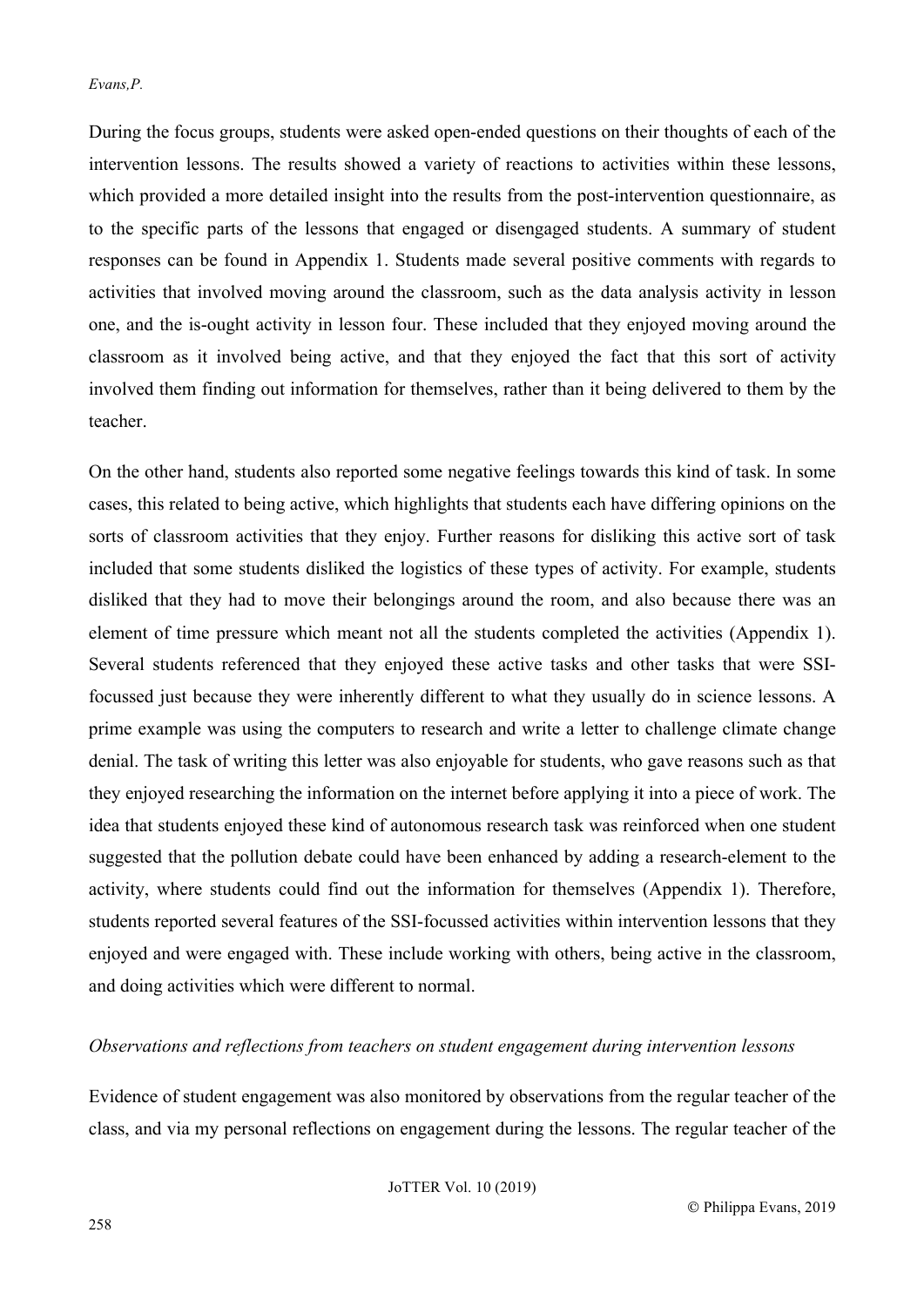class also filled in a questionnaire at the end of the intervention, commenting on student engagement during the intervention lessons. These results showed that students showed many external signs of engagement throughout the intervention lessons. Results were coded as evidence for behavioural, emotional and cognitive engagement, although due to the inter-linked nature of engagement subdivisions, some evidence spanned several of these categories. High levels of behavioural engagement were recorded in my own reflections on the lessons throughout the intervention. For example, with regards to the last intervention lesson, I noted; *'Positive conduct through the lesson, as always with this class. They responded to instructions well and were easy to manage behaviour-wise'*. This demonstrates that when focussing on a lesson-wide perspective of engagement, students were generally behaviourally engaged across the delivery of the intervention lessons. Evidence from the regular teacher of the class focussed more on behavioural engagement during specific tasks. For example, when commenting on the SSI of how we know that humans are causing increased global warming, the teacher commented that; *'High level of student engagementstudents on task and worked hard to complete work.'* This provides some evidence that students were behaviourally engaged in SSI tasks.

The evidence for behavioural engagement overlaps somewhat with emotional engagement. For example, during my own reflections, I recorded that in the second intervention lesson; *'There was a good positive attitude in the room generally, I feel as if I have built a good relationship with these students, despite a limited amount of teaching time with them. I feel the novelty of being a new teacher might have impacted this. Also, students were very intrigued with the idea of being part of a research study and I think they might be very curious to see what happens in the next few lessons*.' This evidence suggests that the emotional engagement of students is, at least in the context of the level of the classroom, is partly dependent on the relationship with the teacher. Evidence that supports this idea is evident from the post-intervention questionnaire completed by the regular teacher of the class states; '*Students really enjoyed group work and opportunity to discuss ideas with both peers and teachers'*. All in all, evidence from my reflections, and comments from the regular teacher of the class suggest that students were behaviourally and emotionally engaged throughout the intervention lessons.

During the intervention lessons, students were found to be cognitively engaged with the SSIfocussed activities. Evidence to support this notion are found in comments from the regular teacher of the class in their lesson observations and the post-intervention interview. These include '*Students*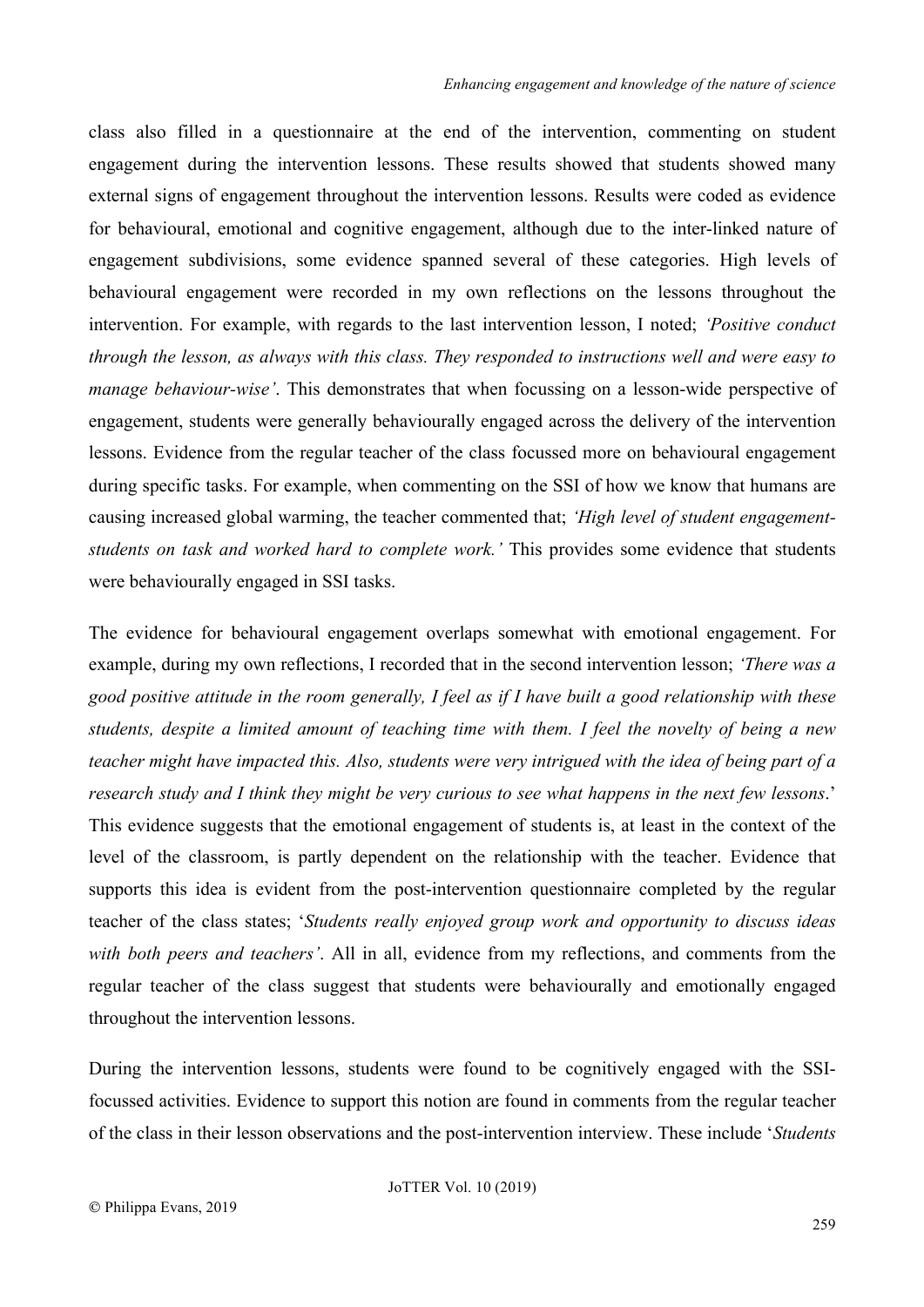*thinking critically*', *'Students were motivated to discover answers on their own and many refused to use hints even when provided',* and*; 'Activity encourages students to make links across lessons on their own – for example, "Can I use information from my homework in the letter"'*. Cognitive engagement was also evidenced by students engaging in questioning throughout the lessons, as I noted: *'One station that provoked a lot of questioning was the information about pigs being sentient and being able to have empathy for the suffering of other animals. This activity led onto a good discussion about whether humans should eat meat or not, and how people should treat the Earth's resources in general.'* This was also supported by the statement ' '*Evidence of student engagement based on number of hands up (many wanted to contribute!)'*, which came from a lesson observation by the regular teacher in lesson one of the intervention. Therefore, results from this study suggest that using SSIs to teach climate change could enhance the cognitive engagement of girls in science.

## **How can using SSIs enhance knowledge of NOS in year 9 girls?**

As discussed, SSIs and NOS are inherently intertwined, because studying SSIs requires an understanding of multiple disciplines. Therefore, a secondary aim of this investigation was to see whether teaching through SSIs also enhanced students understanding of NOS. Students were asked to answer the open-ended question 'what is science?' in both post-intervention questionnaires (Figure 7) and during focus groups (Table 11). Results from both sets of data showed that students generally classify science as a subject that aims to understand how the world works. For example, one students response after the question was posed in a focus group was '*The study of the Earth and how it works'*. Some students alluded to a more wholesome view of NOS, including ideas about theories, experiments and collecting evidence. Whilst these ideas mainly came from higher attaining students, one lower attaining student's response was; *'It is full of theories, and guesses, and then it is proven'*. This therefore suggests that both higher and lower attaining students are able to formulate ideas about NOS.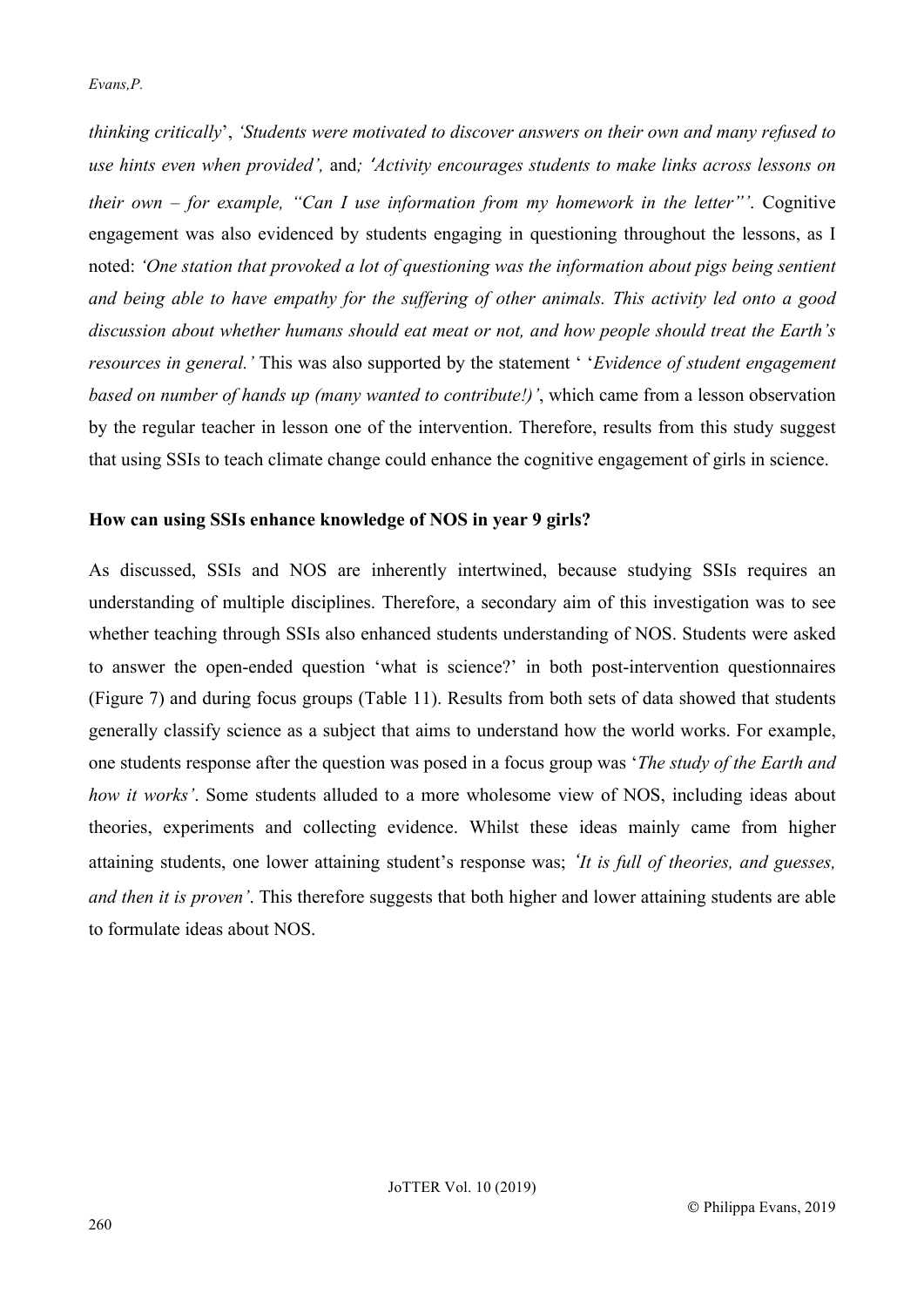

# **Figure 7: Results from a student questionnaire showing number of students whom included different responses to the open-ended question; what is science?**

Overall, results showed that students had a limited perception of NOS. From the evidence described, it could be argued that teaching through SSIs had little impact on students' knowledge of NOS. However, in the final intervention lesson, students used 'scientific' statements to help them make moral judgments, therefore directly addressing the differences between these two epistemologically distinct sources of knowledge. When students were asked, as part of focus groups, 'what is the difference between scientific facts and moral values?' (Table 12), many could distinguish between the idea that moral values are ultimately subjective, alluding to the idea that they are based on an instinct or opinion. On the other hand, they made comments to imply that they understood that scientific knowledge is more objective, or required evidence. For example; *'Moral values are like a judgment about how you should do something, whereas science is like, evidence'.* This evidence insinuates that teaching through SSIs can help students to evaluate and advance their epistemic insight, and develop an understanding of NOS.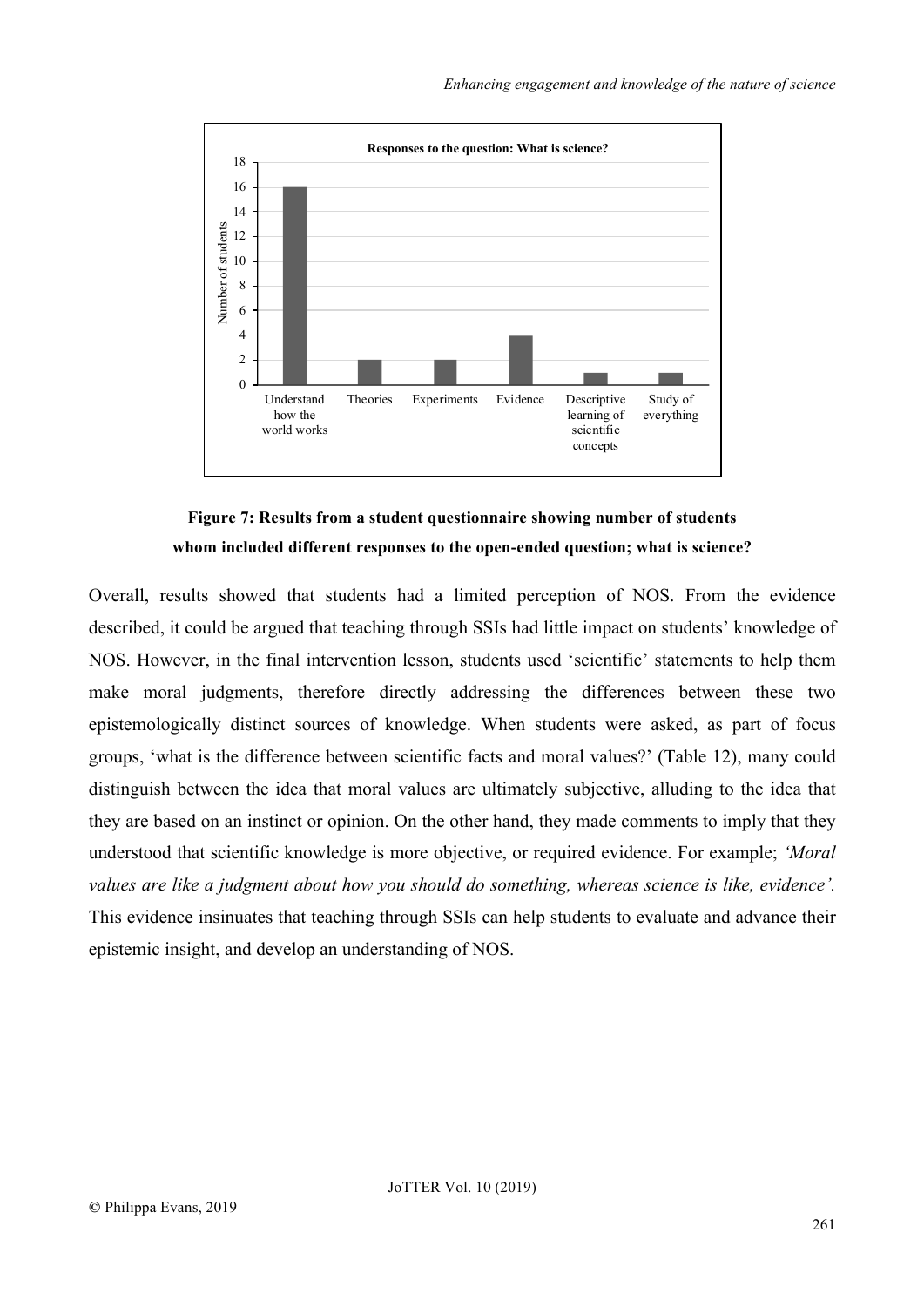| <b>What is science?</b>                                                                           |
|---------------------------------------------------------------------------------------------------|
| S: It's like an insight into the world                                                            |
| I: Do you agree?                                                                                  |
| S1: It explains how everything works                                                              |
| S2: It's understanding everything, and understanding how it works                                 |
| S3: What is the actual definition of science? I'm curious now!                                    |
| S: The study of the earth and how it works                                                        |
| S1: It's not just the Earth                                                                       |
| S: It's like how we got here                                                                      |
| S2: It's the study of the unknown                                                                 |
| S: That's that's good!                                                                            |
| I: But, you could say that Philosophy is the study of the unknown, could you not?                 |
| S2: Yeah, but philosophy uses science to do stuff as well                                         |
| I: Well that's true, but are they different subjects?                                             |
| S2: Yes.                                                                                          |
| I: Why?                                                                                           |
| S2: Well they both use science, philosophy is more emotional and more about philosophical         |
| big questions, whereas science is the study of everything that is unknown. Because I mean,        |
| philosophy can come under science, because you need to do experiments, and gather                 |
| evidence, and all these scientific things, in philosophy, it's just that in philosophy, you're    |
| taking it more with your own opinion than you do with natural science                             |
| S: Oh science, science is erm, a subject that you learn at school                                 |
| S1: Learning about the world, it's very informational, about the world                            |
| S2: It explains things, stuff about the world                                                     |
| S3: Yeah it's just explaining things that happen in the world                                     |
| I: But say, we could explain things that happen in the world, for example in religious studies as |
| well, like they're kind of explaining what the world is like. Why is science different to that?   |
| S: It's not facts                                                                                 |
| S3: It just describes it                                                                          |
| S2: It's not factual                                                                              |
| S: When you look at religion, and you think about faith, then you can't really see a lot of the   |
| time, whereas science provides actual proof                                                       |
| S: It is full of theories, and guesses, and then it is proven                                     |
| S: I have no idea what science is like                                                            |
| S: It explains like about the earth, and what things are, and why things happen                   |
| S: I think science is science                                                                     |
| S: It is a broad topic explaining why things, and how things happen                               |

# **Table 11: Student responses during focus groups to the question: what is science?**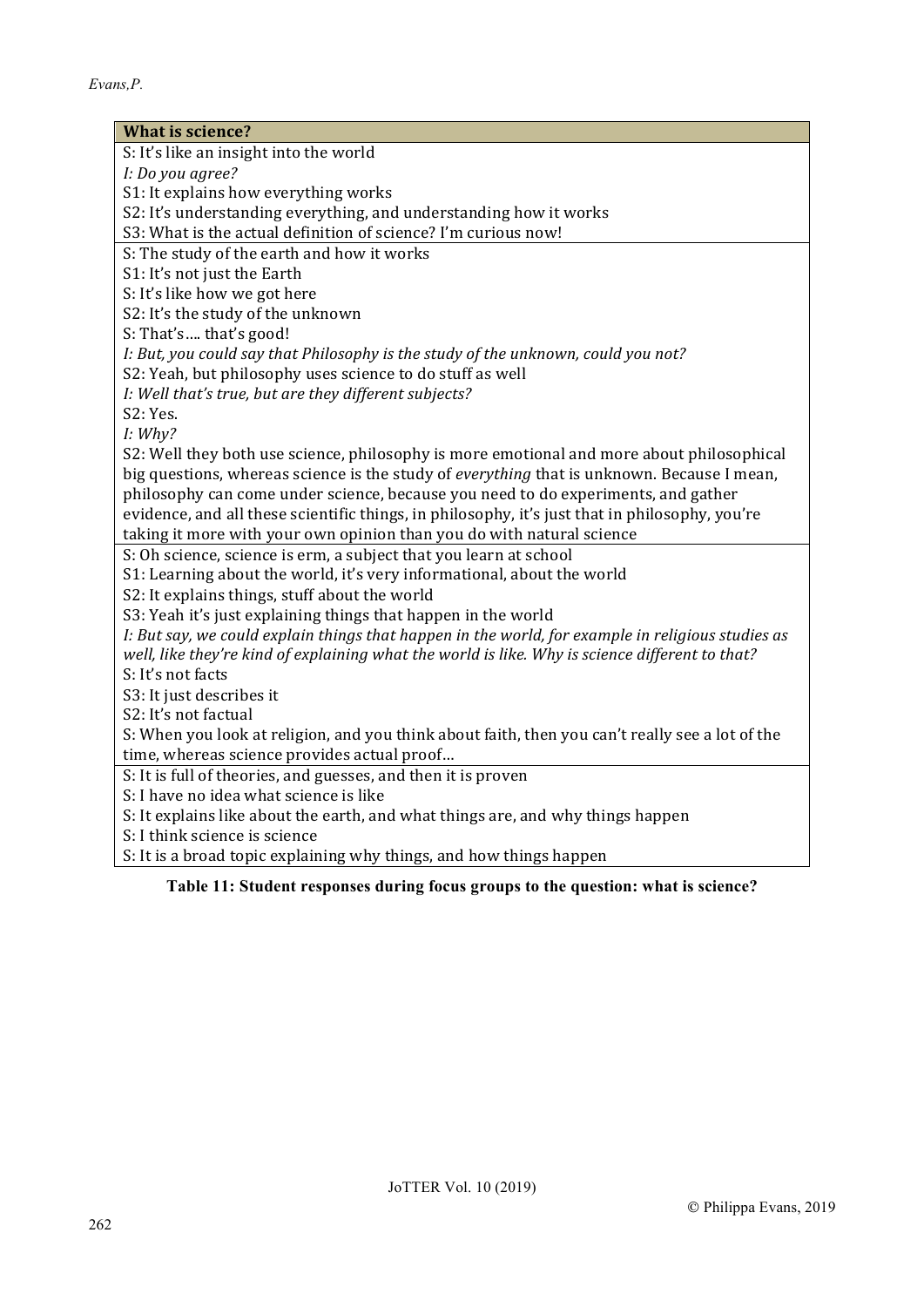| What is the difference between scientific facts and moral values?                                     |
|-------------------------------------------------------------------------------------------------------|
| I: And do you think it's the same kind of knowledge? Like the scientific facts and the moral          |
| judgments. Is that the same kind of knowledge? Or are the different?                                  |
| S: I think they're different.                                                                         |
| I: Why do you think they're different?                                                                |
| S: Because with moral judgments, they're more like instinct, so. But with scientific facts, it's more |
| like a range of evidence                                                                              |
| I: So we were thinking about using scientific knowledge, and using moral values. Do you think         |
| they're two different things? Scientific facts and moral values?                                      |
| S: Yes                                                                                                |
| S1: Yeah                                                                                              |
| S2: Yes                                                                                               |
| I: Why do you think that?                                                                             |
| S: Because if science isn't right, it could prove nature wrong.                                       |
| S2: But then science is very to the fact, but then morals are more of a grey area                     |
| S: One's more opinion                                                                                 |
| S1: Yeah because you could be biased                                                                  |
| S2: But then without science, you don't have any facts to back it up, you just have opinions          |
| S: I think they're different types of knowledge, but they like help each other                        |
| S1: One's like opinion and the other ones fact                                                        |
| S2: I think that a moral judgment is more based on like the emotions that you feel, and your          |
| opinion                                                                                               |
| S?: But that's also based off of scientific facts                                                     |
| S2: Yeah but the scientific facts provide evidence and facts to influence your judgment. The moral    |
| decision is what you make on the facts and from your opinion                                          |
| I: So tell me, do you think there is a difference between scientific facts and moral values?          |
| S: Yeah                                                                                               |
| S1: Yeah                                                                                              |
| S2: Yeah                                                                                              |
| I: What's the difference?                                                                             |
| S: I have a good answer.                                                                              |
| I: Go on then.                                                                                        |
| S: Scientific facts are proven, and moral values are a erm, rough suggestion or opinion.              |
| S1: Moral values are like a judgment about how you should do something, whereas science is like,      |
| evidence.                                                                                             |
| Toble 12. Desults from student responses in feeus groups to the question                              |

# **Table 12: Results from student responses in focus groups to the question**

**'is there a difference between scientific facts and moral values?'**

# **Summary of results**

Overall, the results from this action research project suggest that the engagement of students can be enhanced by teaching global warming and climate change through the use of SSIs. The findings are summarised below: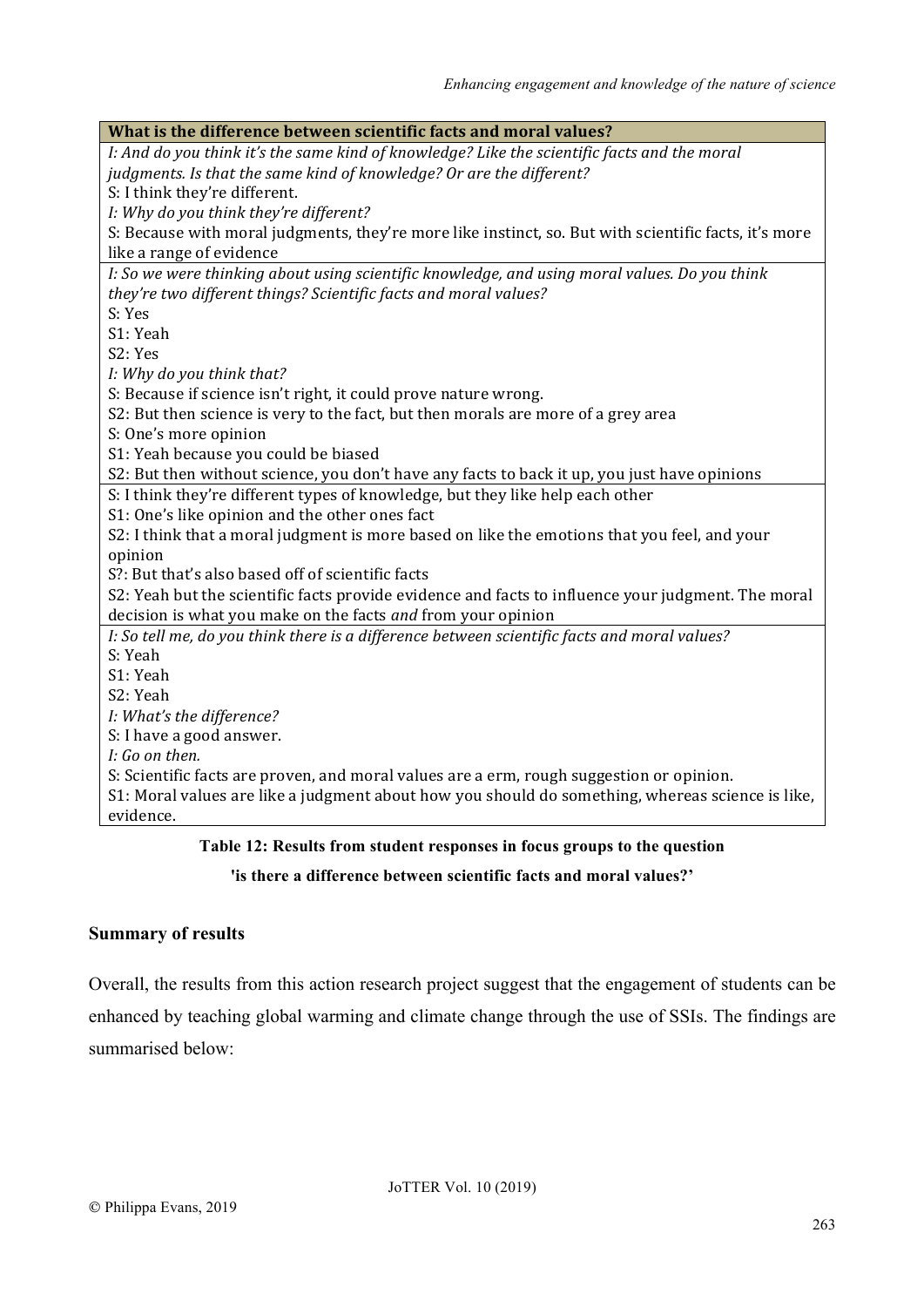- Overall, from a self-reporting measure, results do not imply that students perceived an increase in their engagement during the intervention lessons
- Evidence from teacher reflections and lesson observations suggest a high level of engagement with SSI-focussed activities during the intervention lessons
- Students reported high levels of engagement during activities in which they were active and worked with others
- Using SSIs to teach about global warming and climate change can enhance student understanding of NOS, by exploring differences between different types of knowledge

# **Discussion**

# **How does using socio-scientific issues enhance engagement in a year 9 class learning about global warming and climate change?**

The results of this investigation tentatively suggest that using SSIs to teach global warming and climate change could increase the engagement of students. Although students self-reported a positive effect of this teaching strategy on their engagement in only some measures, other evidence from teachers, open-ended questionnaire questions and focus groups suggest that there was an increased level of engagement during SSI-focussed activities.

There are several reasons why the results from the student questionnaire did not reflect the evidence from other sources. Firstly, the timing of the intervention may not have been long enough to raise students perception of their own engagement. Another reason may be that the self-report measures were broadly phrased (e.g. I enjoy learning new things in science), rather than focussing on the specific SSI-focussed tasked used in the intervention lessons. Therefore, one reason why the selfreport measure results did not correlate with results from other sources of evidence may be because the focus was on reporting different levels of the engagement of students. The self-report questionnaire gathered evidence on student engagement in the intervention lessons as a whole, whilst teacher observations, self-reflections, and evidence from focus groups focussed more on the SSI-focussed tasks themselves. Furthermore, some have argued that because of the subjective nature of self-report measures, they should only be used to assess emotional and cognitive engagement, because collecting data on these subtypes from other methods is highly inferential (Fredricks & McColskey, 2012). This may be another reason why evidence from the self-report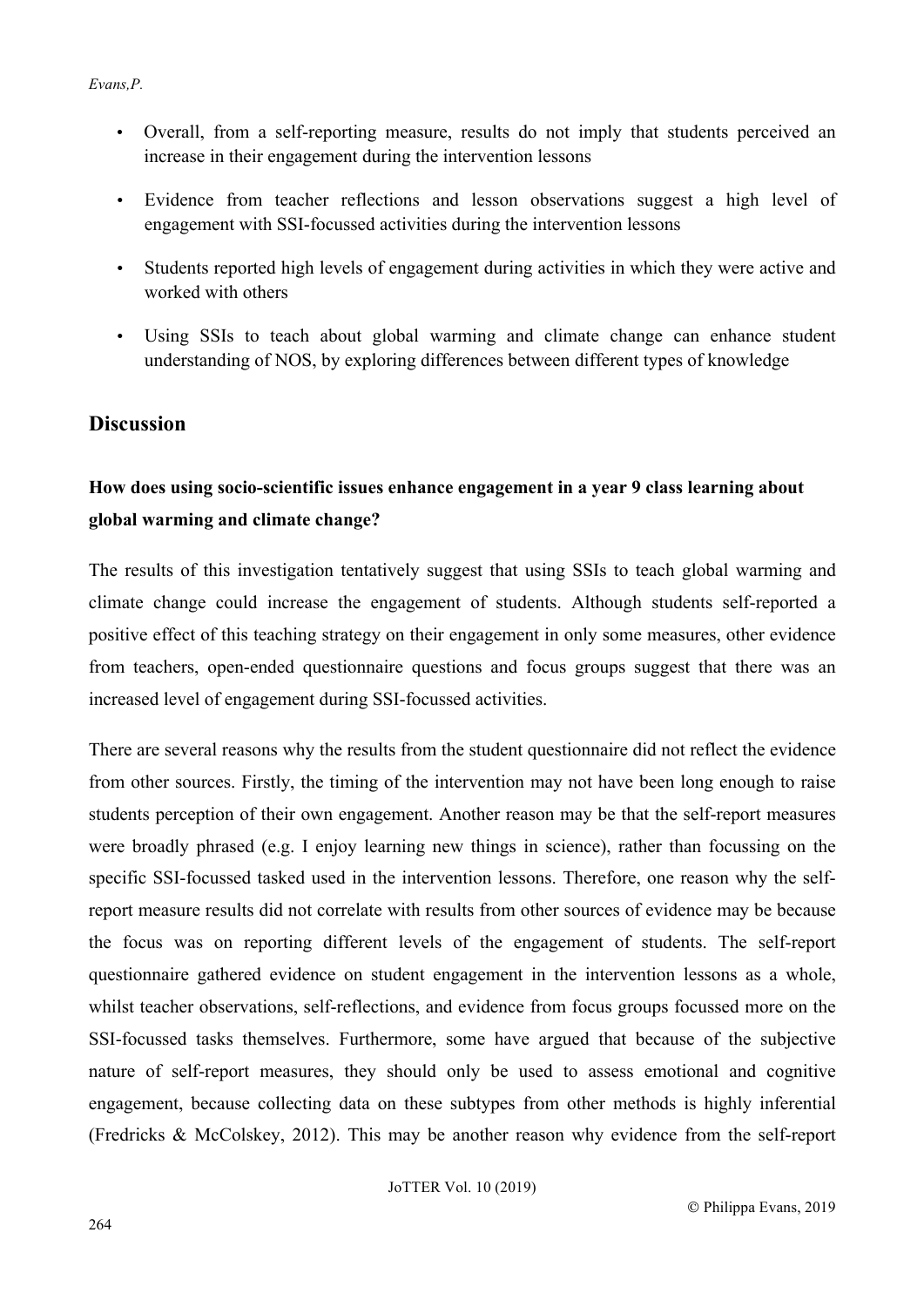measure and other sources of evidence did not provide the same results, as external and internal indicators, and how they are reported and recorded, could provide differences in the data collected.

One further well recognised issue with self-report measures of engagement is whether students answers accurately reflect their actual feelings (Fredricks & McColskey, 2012). In other words, the answers students give may be influenced by multiple external factors. For example, the questionnaires were issued in an open-environment where students could see one other students answers. Furthermore, although students were reassured that their answers were anonymous, they still may not have felt comfortable enough to answer the questionnaire honestly. In addition, in the post-intervention questionnaire, students may have answered in order to try and 'please' both myself or the regular teacher of the class. Ultimately, the context in which these questionnaires are issued and answered will impact upon the answers given. This includes relationship with teachers and peers, the attitudes of students at the particular time of issuing the questionnaire, the classroom environment and other school-wide factors. In fact, recent reviews of self-report measures found that few of these approaches for data collection were psychometrically sound measures of student engagement, which were able to capture a multidimensional construct (Fredricks  $\&$  McColskey, 2012; Fredricks et al., 2016).

This investigation tentatively supports the idea that using SSIs to teach about global warming and climate change increases the engagement of students in science lessons. However, it is very difficult to specifically pinpoint the source of student engagement (Sinatra et al., 2015). For example, the use of SSIs in the intervention lesson was implemented via activities that involved students actively moving around the classroom and working with others. Separating whether it was the utilisation of SSIs themselves, or the nature of the activities was the source of student engagement is incredibly difficult. During focus interviews, students often referenced the fact that they enjoyed moving around the classroom and working with others. However, activities where they were not moving around the classroom (for example, writing the letter to challenge climate change on the computers) were also engaging for students. Nevertheless, the data from this study is limited with regards to identifying the source of engagement of students in science lessons, and further research is necessary in order to draw conclusions as to whether SSIs intrinsically enhance engagement, or whether the nature of these activities enhance engagement.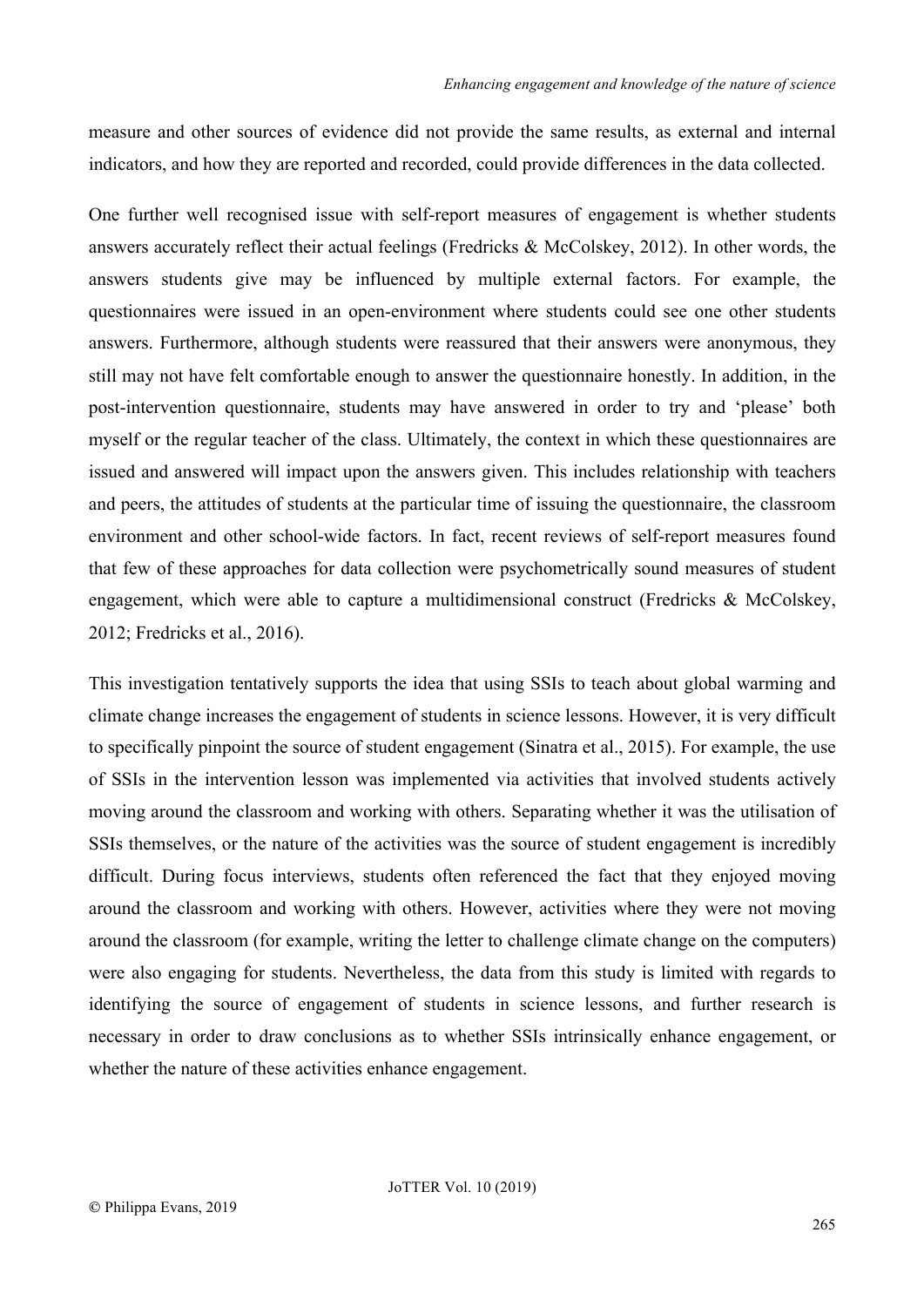The problem with trying to define what exactly is underpinning the increase in student engagement observed in this study is further highlighted when one considers the difficulties with defining engagement within the literature. For example, although the aim of this study was to influence students cognitive engagement, there is still a vast amount of deliberation as to the exact definition of cognitive, behavioural, emotional engagement, and even if engagement is a multi-dimensional construct (Fredricks & McColskey, 2012; Fredricks et al., 2016). In this study the term engagement has been accepted as multidimensional, but even then, the boundaries that divide these compartments are fluid, with each affecting the others. With this in mind, findings from this study can only be said to enhance engagement as a global construct which refers to our original definition as the "observable and unobservable qualities of interactions with learning activities" of students (Ryan & Deci as cited in Wang et al., 2016, p.17). Whilst the effect of the SSI-focussed activities was assessed in terms of the impact on cognitive, emotional and behavioural engagement, the evidence supplied is not strong enough to prove that one of these compartments had been more affected than the others. On the other hand, picking apart such a complex, global construct such as an engagement on a scale small enough to be able to differentiate between the contributions of these different factors would be almost impossible. Therefore, it is more valid to conclude that the use of SSIs raises engagement in a more wholesome sense.

A further problem with identifying the source of student engagement is that engagement is influenced by multiple factors. For example, it has been argued that teacher warmth, adequate structure for learning and support for autonomy are the three factors which are most likely to facilitate student engagement (Skinner & Pitzer, 2009). Since none of these factors were measured throughout the intervention lessons described in this study, it cannot be certain that they influence student engagement. In addition, student engagement may have been enhanced purely by the fact that they were aware they were taking part in a research study, a problem widely cited in the literature and known as the Hawthorne effect (Evans, 2009). Ultimately, engagement is such a complex construct that trying to unpick the exact factor which is impacting students' engagement is an almost impossible task. Therefore, from this study it can be said that overall the intervention lessons, which had an element of SSIs, raised the engagement of students.

Whilst it could be said that the intervention of this action research raised the engagement of students, this finding cannot be generalised to all science classrooms. For a start, SSIs may not be applicable to all topics in science. Secondly the findings of this report only reflect the nature of girls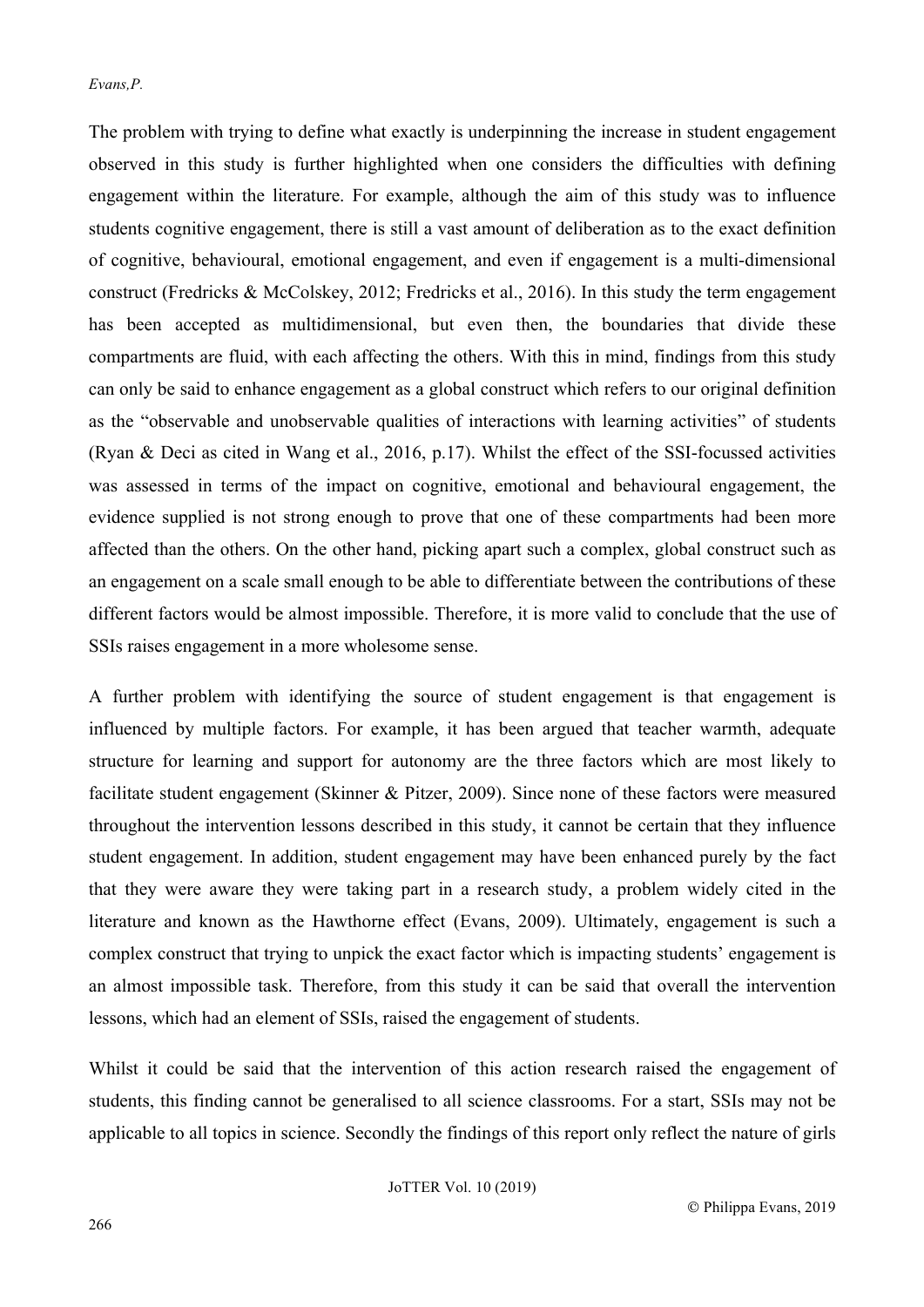engagement because of the fact that the school involved was of single-sex intake. As discussed above, the literature suggests that girls may be more likely to be engaged in lessons that involve SSIs because their multidisciplinary nature appeals to a female way of knowing which seeks to connect their understanding to wider contexts, but this isnot to say that boys will not be engaged by a similar style of lesson. Some of the results from this study showed that one of the reasons students gave for having enjoyed the lessons was because it was in some way 'different' to their typical science lessons. If all science was taught through SSI-focussed aspects, this may become routine and therefore less engaging if it is what students come to expect in their lessons. Therefore, the idea that using SSIs can raise engagement in science lessons will always be context dependent.

#### **How can using socio-scientific teaching methods enhance knowledge of NOS in year 9 girls?**

When students were asked to define science, the majority incorporated the idea that the subject described how the world works. This response doesnot reflect many of the ideas that others (Lederman et al., 2002) have described within the concept of NOS. These include ideas about the empirical, tentative, creative and theory-laden nature of scientific knowledge (ibid.). Therefore, it could be argued that these intervention lessons did little to enhance student understanding of NOS. On the other hand, a minority of students did allude to the idea of scientific facts and theories. These tended to be higher attaining students, who may have already addressed these metacognitive concepts at stages other than the intervention lesson. However, the majority of students could highlight the idea that science as a subject refers to facts or evidence to make an argument, and that moral judgments are more subjective and dependent on one's own opinion. Furthermore, one previous study has also suggested that using SSIs in the teaching of global warming enhances student understanding of NOS (Sadler, Chambers, & Zeidler, 2004). Therefore, there is some evidence to suggest that by teaching through the use of SSIs, students compare different epistemological approaches, and can start to appreciate science as a particular kind of knowledge.

On the other hand, in the present study, students did not have the opportunity to investigate all aspects of NOS. Furthermore, not all aspects of NOS are relevant to teaching through SSIs. For example, the 'myth of the scientific method' (Lederman et al., 2002). That is, students generally believe that there is a fixed set and sequence of steps by which scientists work to answer a scientific question; when in reality different investigations follow very different paths (for example, descriptive, correlational and experimental scientific inquiry). This aspect of NOS may be better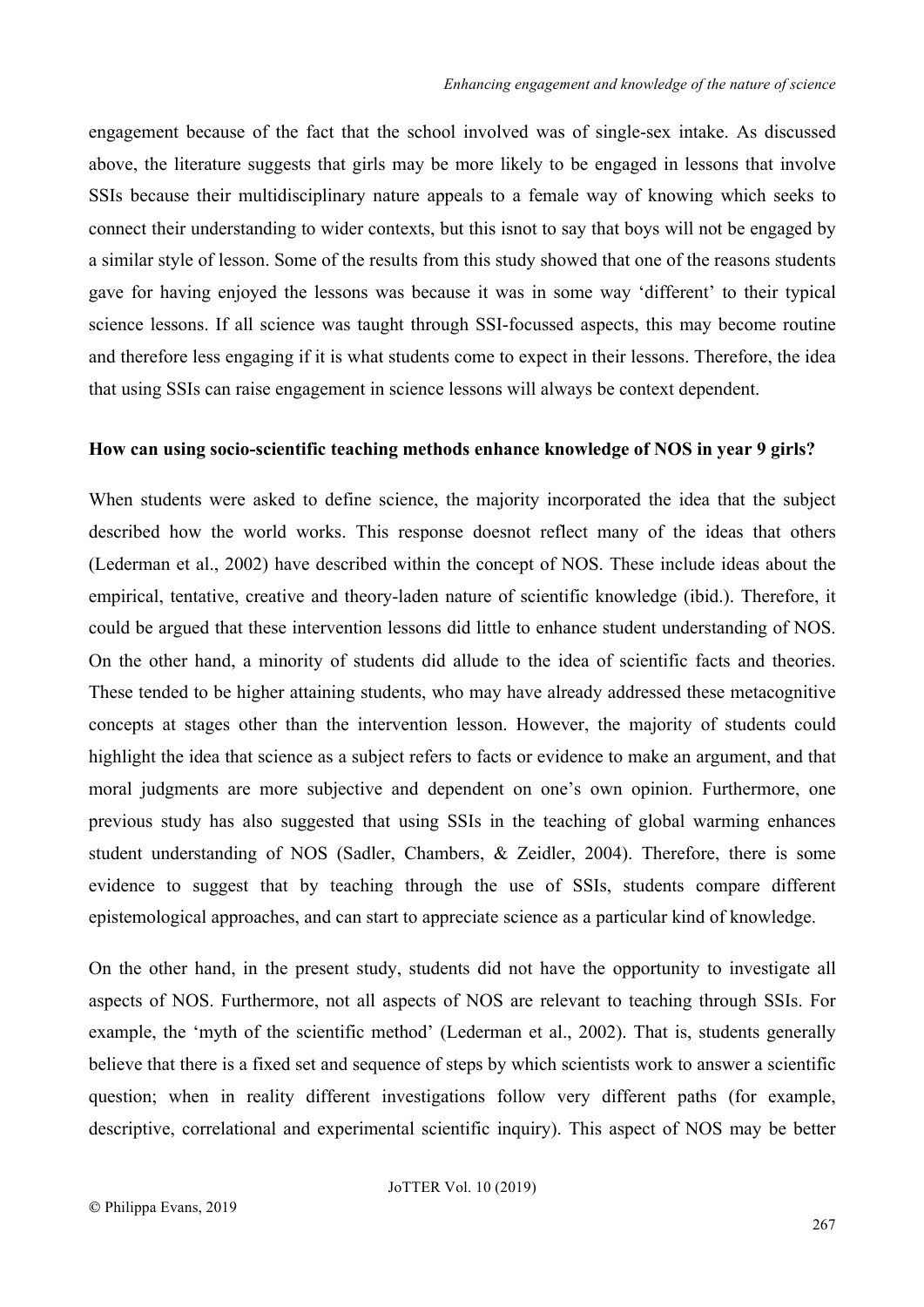investigated during practical sessions or explored within a historical approach to explaining the experiments that underpin some of our knowledge of scientific concepts. Therefore, whilst this study suggests that SSIs can enhance student understanding of NOS, in order for students to develop a wholesome view of NOS, more time needs to be devoted to studying this subject with multiple approaches.

# **Conclusions**

#### **Recommendations for practice**

Overall, this study recommends the use of SSIs when teaching global warming and climate change to year 9 girls. This approach can enhance some aspects of engagement and student knowledge of NOS. However, whilst this approach was moderately successful in this particular context, it may not have such a positive effect in other situations. For example, there is a need to ensure that lower attaining students are not impacted by teaching in a way which might be more demanding of higher order thinking. In addition, engagement is a complex construct which is affected by many different factors. What is apparent from this research is that activities that engage one type of student will not engage all types of student. Therefore, one recommendation that can be made is that a variety of different methods are used throughout the teaching of science to ensure that all students are engaged throughout the curriculum. However, there are certain activities that the majority of students reportedly enjoyed. These include activities where they were working with others, and those in which they get to move around the room. The fact that teaching SSIs often means interacting with others, and lends itself easily to active lesson activities perhaps underpins why this approach enhanced engagement. Therefore, these types of activities can also be utilised in classrooms in non-SSI contexts, and student engagement can still be enhanced.

## **Implications for future research**

There is a tension between the use of SSIs, development of knowledge of NOS, and preparing students for terminal high-stakes examinations (Hughes, 2000a). Teaching through SSIs, and about NOS often takes up valuable time in which teachers also have to work through the curriculum content that students must know in order to be able to achieve good exam results. Therefore I would argue that the next cycle of action research should focus on whether SSIs can enhance students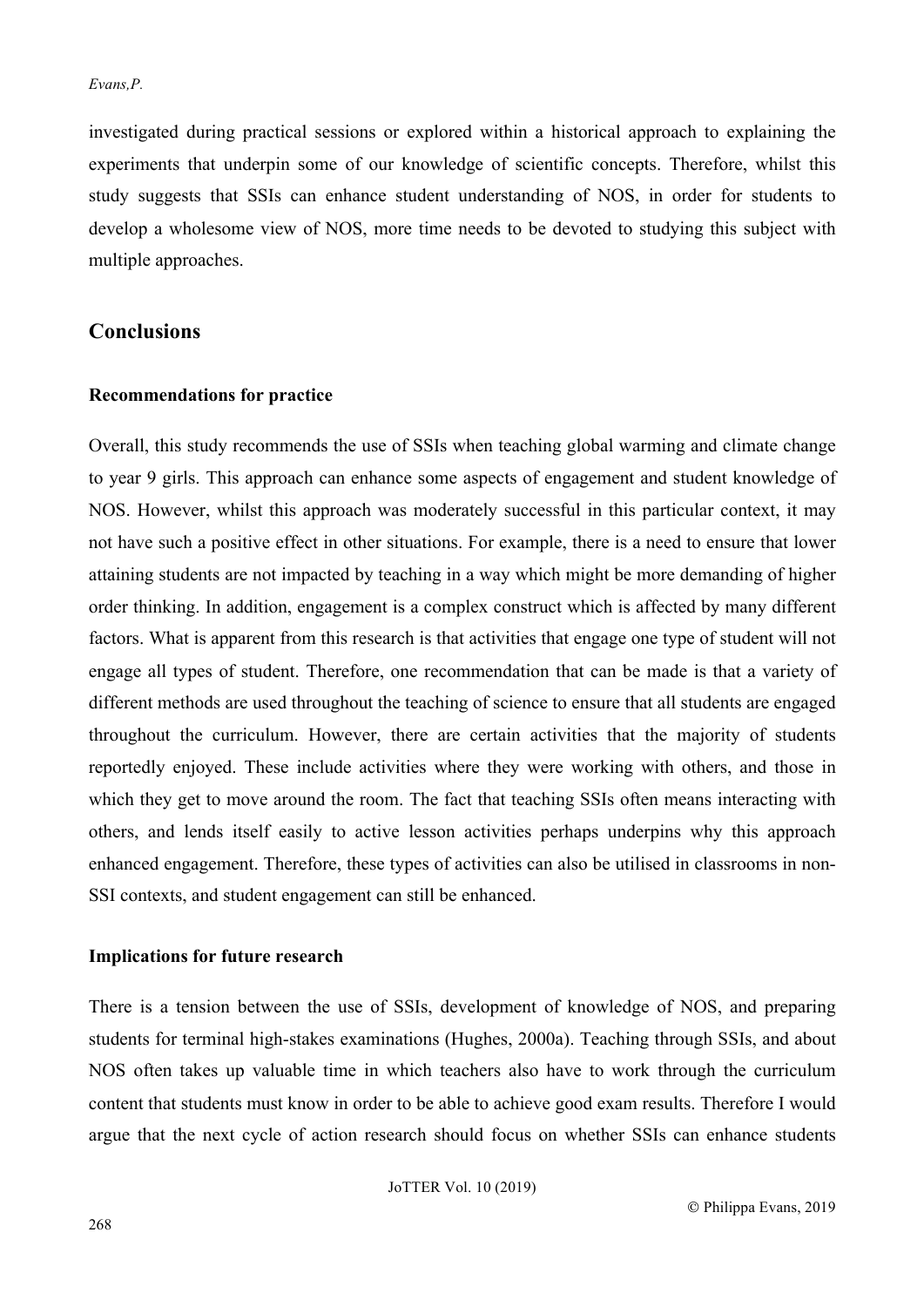learning of climate change by studying their academic outcomes. Furthermore, the research should focus on how using SSIs can enhance the engagement and learning of all types and abilities of students.

# **References**

- Ainley, M. (2012). Students' Interest and Engagement in Classroom Activities. In S. L. Christenson, A. L. Reschly, & C. Wylie (Eds.), *Handbook of Research on Student Engagement* (pp. 283–302). Boston, MA: Springer US. https://doi.org/10.1007/978-1-4614-2018-7\_13
- Bell, R. L., & Lederman, N. G. (2003). Understandings of the nature of science and decision making on science and technology based issues. *Science Education*, 87(3), 352–377. https://doi.org/10.1002/sce.10063
- Billingsley, B., Brock, R., Taber, K. S., & Riga, F. (2016). How Students View the Boundaries Between Their Science and Religious Education Concerning the Origins of Life and the Universe. *Science Education*, 100(3), 459–482. https://doi.org/10.1002/sce.21213
- Billingsley, B., Nassaji, M., & Abedin, M. (2017). Entrenched compartmentailisation and students' abilities and levels of interest in science. *School Science Review*, 99(367), 26–31.
- Billingsley, B., & Ramos Arias, A. (2017). Epistemic insight and Classrooms with Permeable Walls. *School Science Review*, 99(367), 44–53.
- Brotman, J. S., & Moore, F. M. (2008). Girls and science: A review of four themes in the science education literature. *Journal of Research in Science Teaching*, 45(9), 971–1002. https://doi.org/10.1002/tea.20241
- Evans, M. (2009). Reliability and validity in qualitative research by teacher researchers. In E. Wilson (Ed.), *School-based research: A guide for education students* (pp. 202–216). London: Sage.
- Fensham, P. J. (2016). The Future Curriculum for School Science: What Can Be Learnt from the Past? *Research in Science Education*, 46(2), 165–185. https://doi.org/10.1007/s11165-015-9511-9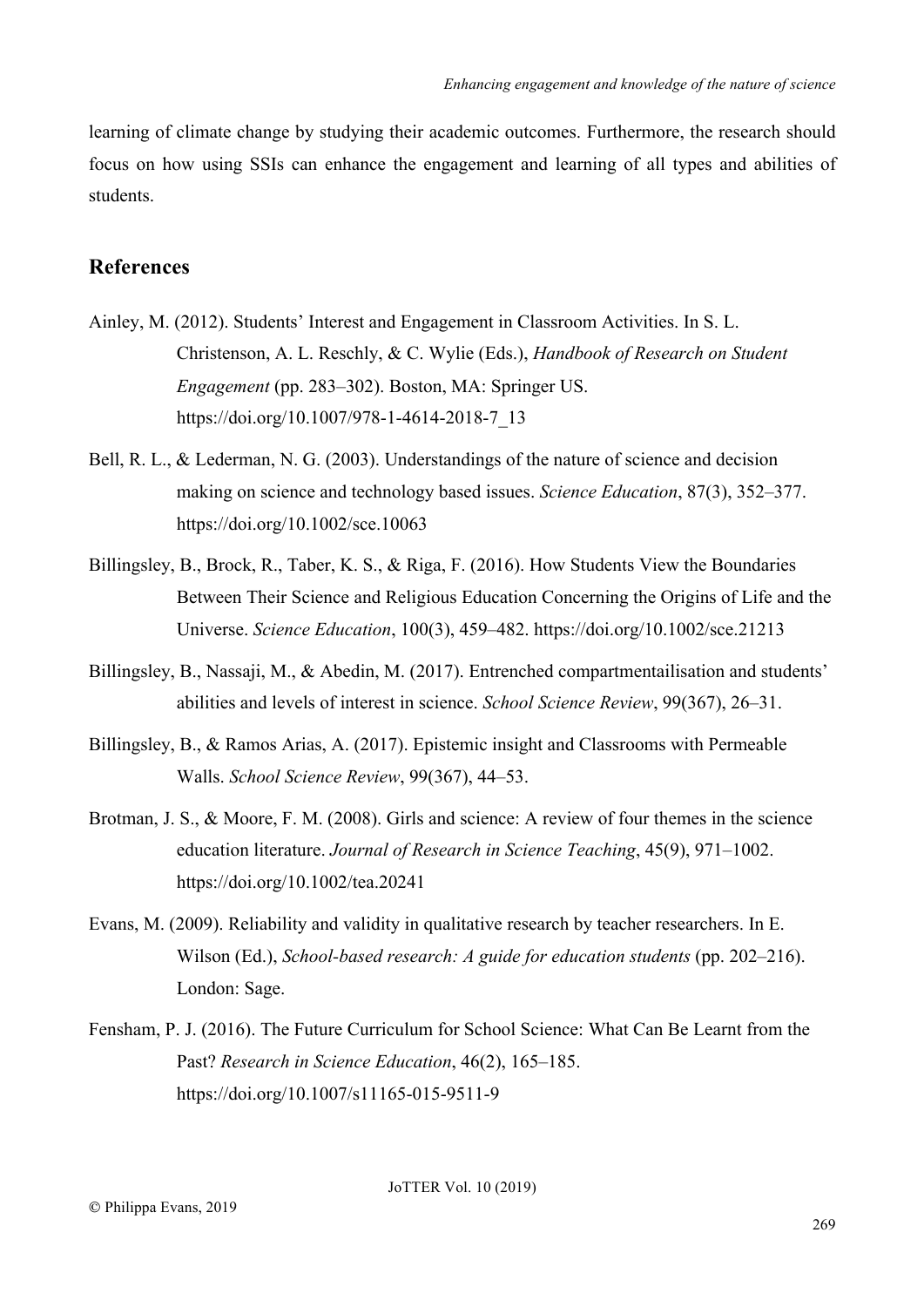- Finn, J. D., & Zimmer, K. S. (2012). Student engagement: What is it? Why does it matter? In S. L. Christenson, A. L. Reschly, & C. Wylie (Eds.), *Handbook of research on student engagement*. New York: Springer.
- Fredricks, J. A., Blumenfeld, P. C., & Paris, A. H. (2004). School Engagement: Potential of the Concept, State of the Evidence. *Review of Educational Research*, 74(1), 59–109. https://doi.org/10.3102/00346543074001059
- Fredricks, J. A., & McColskey, W. (2012). The measurement of student engagement: A comparative analysis of various methods and student self-report instruments. In S. L. Christenson, A. L. Reschly, & C. Wylie (Eds.), *Handbook of research on student engagement*. New York: Springer.
- Fredricks, J. A., Wang, M.-T., Schall Linn, J., Hofkens, T. L., Sung, H., Parr, A., et al. (2016). Using qualitative methods to develop a survey measure of math and science engagement. *Learning and Instruction*, 43, 5–15. https://doi.org/10.1016/j.learninstruc.2016.01.009
- Hughes, G. (2000a). Marginalization of Socioscientific Material in Science-Technology-Society Science Curricula: Some Implications for Gender Inclusivity and Curriculum Reform. *Journal of Research in Science Teaching*, 37(5), 426–440.
- Hughes, G. (2000b). Salters' curriculum projects and gender inclusivity in science. *School Science Review*, 81(296), 85–89.
- Janosz, M. (2012). Part IV Commentary: Outcomes of engagement and engagement as an outcome: Some consensus, divergences and unanswered questions. In S. L. Christenson, A. L. Reschly, & C. Wylie (Eds.), *Handbook of research on student engagement*. New York: Springer.
- Jenkins, E. W., & Nelson, N. W. (2005). Important but not for me: students' attitudes towards secondary school science in England. *Research in Science & Technological Education*, 23(1), 41–57. https://doi.org/10.1080/02635140500068435
- Lederman, N. G., Adb-El-Khalick, F., Bell, R. L., & Schwartz, R. S. (2002). Views of Nature of Science Questionnaire: Toward Valid and Meaningful Assessment of Learners' Conceptions of Nature of Science. *Journal of Research in Science Teaching*, 39(6), 497–521.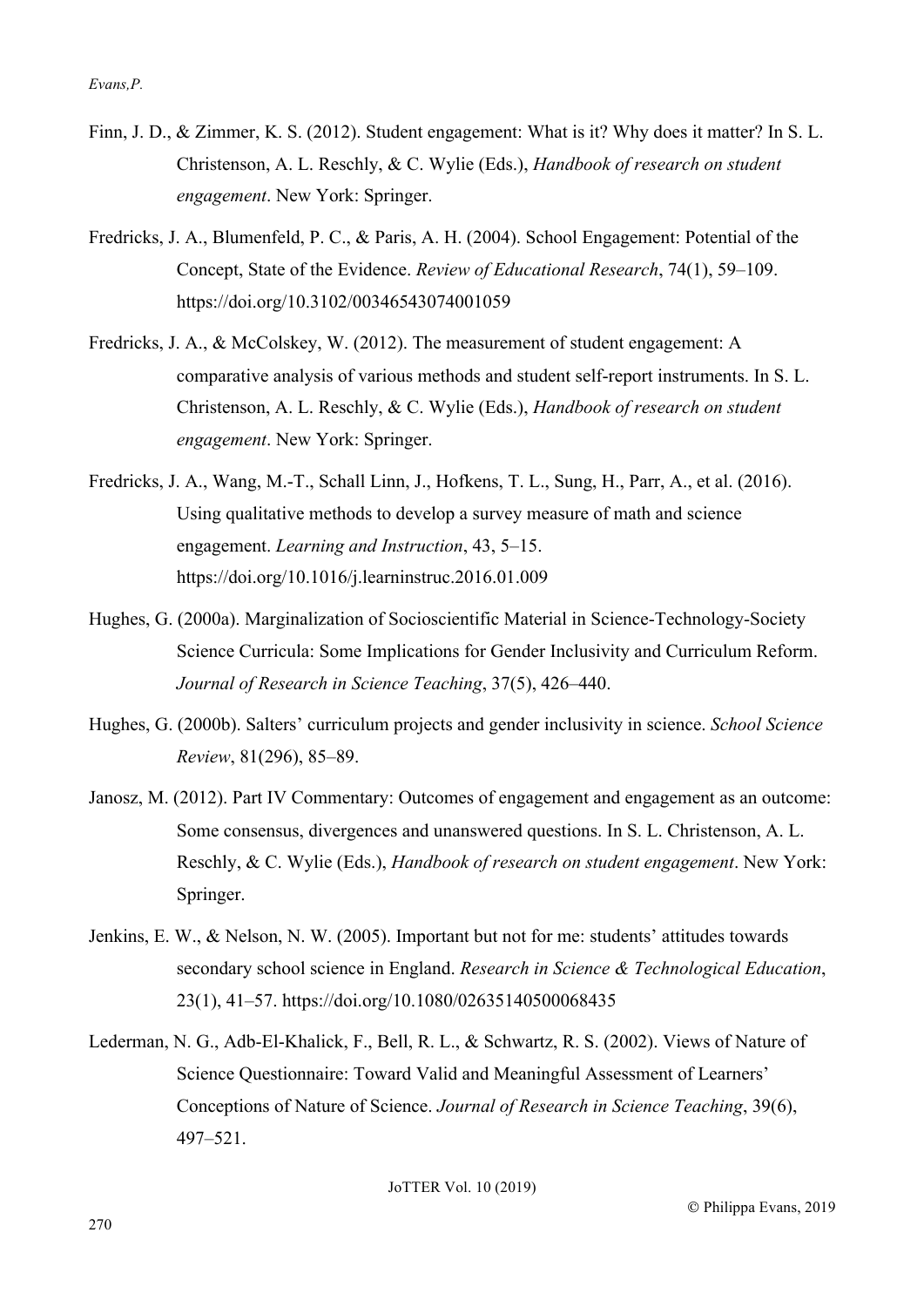- Lederman, N. G., Antink, A., & Bartos, S. (2014). Nature of Science, Scientific Inquiry, and Socio-Scientific Issues Arising from Genetics: A Pathway to Developing a Scientifically Literate Citizenry. *Science & Education*, 23(2), 285–302. https://doi.org/10.1007/s11191-012-9503-3
- Mahatmya, D., Lohman, B. J., Matjasko, J. L., & Farb, A. F. (2009). Engagement across developmental periods. In S. L. Christenson, A. L. Reschly, & C. Wylie (Eds.), *Handbook of research on student engagement*. New York: Sage.
- Martin, A. J., Ginns, P., & Papworth, B. (2017). Motivation and engagement: Same or different? Does it matter? *Learning and Individual Differences*, 55, 150–162. https://doi.org/10.1016/j.lindif.2017.03.013
- Millar, R. (2006). Twenty First Century Science: Insights from the Design and Implementation of a Scientific Literacy Approach in School Science. *International Journal of Science Education*, 28(13), 1499–1521. https://doi.org/10.1080/09500690600718344
- Millar, R. (2010). Increasing participation in science beyond GCSE: the impact of Twenty First Century Science. *School Science Review*, 91(337), 67–73.
- Morris, H. (2014a). 'It's still science but not like normal science': girls' responses to the teaching of soci-scientific issues. *School Science Review*, 96(355), 105–111.
- Morris, H. (2014b). Socioscientific Issues and Multidisciplinarity in School Science Textbooks. *International Journal of Science Education*, 36(7), 1137–1158. https://doi.org/10.1080/09500693.2013.848493
- Reeve, J., & Tseng, C.-M. (2011). Agency as a fourth aspect of students' engagement during learning activities. *Contemporary Educational Psychology*, 36(4), 257–267. https://doi.org/10.1016/j.cedpsych.2011.05.002
- Sadler, T., Amirshokoohi, A., Kazempour, M., & Allspaw, K. M. (2006). Socioscience and Ethics in Science Classrooms: Teacher perspectives and strategies. *Journal of Research in Science Teaching*, 43(4), 353–376. https://doi.org/10.1002/tea.20137
- Sadler, T. D., Chambers, F. W., & Zeidler, D. L. (2004). Student conceptualizations of the nature of science in response to a socioscientific issue. *International Journal of Science Education*, 26(4), 387–409. https://doi.org/10.1080/0950069032000119456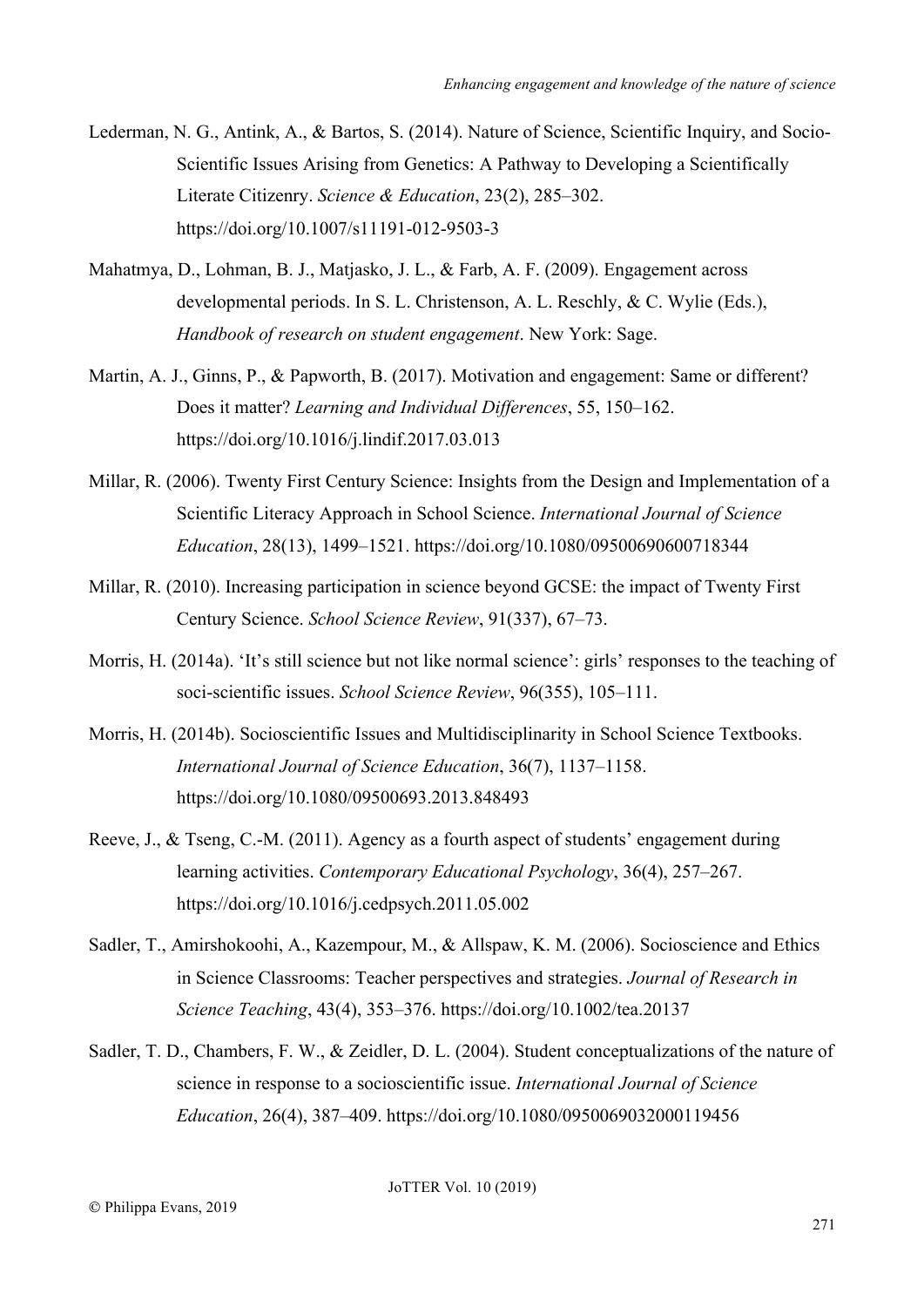- Sinatra, G. M., Heddy, B. C., & Lombardi, D. (2015). The Challenges of Defining and Measuring Student Engagement in Science. *Educational Psychologist*, 50(1), 1–13. https://doi.org/10.1080/00461520.2014.1002924
- Skinner, E. A., & Pitzer, J. R. (2009). Developmental dynamics of student engagement, coping and everyday resilience. In S. L. Christenson, A. L. Reschly, & C. Wylie (Eds.), *Handbook of research on student engagement*. New York: Springer.
- Tytler, R., & Osborne, J. (2012). Student Attitudes and Aspirations Towards Science. In B. J. Fraser, K. Tobin, & C. J. McRobbie (Eds.), *Second International Handbook of Science Education* (pp. 597–625). Dordrecht: Springer Netherlands. https://doi.org/10.1007/978-1-4020-9041-7\_41
- Wang, M.-T., & Degol, J. (2014). Staying Engaged: Knowledge and Research Needs in Student Engagement. *Child Development Perspectives*, 8(3), 137–143. https://doi.org/10.1111/cdep.12073
- Wang, M.-T., Fredricks, J. A., Ye, F., Hofkens, T. L., & Linn, J. S. (2016). The Math and Science Engagement Scales: Scale development, validation, and psychometric properties. *Learning and Instruction*, 43, 16–26. https://doi.org/10.1016/j.learninstruc.2016.01.008
- Wilson, E. (2009). What is educational action research? In E. Wilson (Ed.), *School-based research: A guide for education students* (pp. 96–106). London: Sage.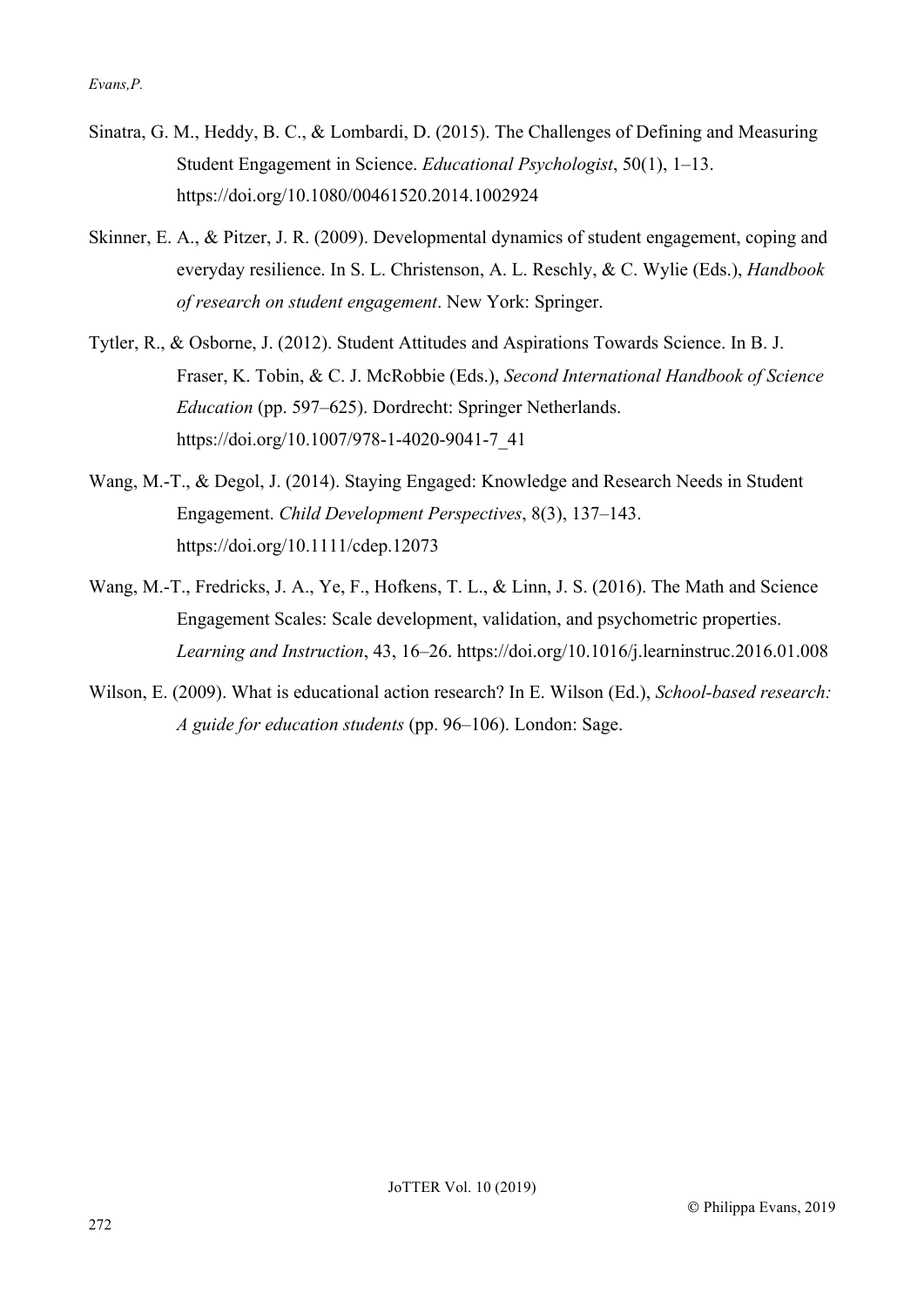# **Appendix 1**

# **A summary of student responses to the question 'what did you think about that lesson?' during post-intervention focus groups.**

'L' - Lesson. Describes which of the specific intervention lessons of the sequence that the student was responding to.

'S'- Student. Describes a response by a student. Students are numbered in the order in which they joined in the discussion. The numbering across discussions is unrelated, (i.e. S1 does not relate to the same student throughout sections).

'I'- Interviewer. Describes further prompting made by the interviewer in order to follow up or extend students responses.

| <b>SSI</b> activity | Evidence of student engagement from focus groups, in response to an open                     |
|---------------------|----------------------------------------------------------------------------------------------|
|                     | question of what students thought about SSI activities in intervention lessons               |
| L1_The              | S1: I like moving about. I'm not very good at sitting still. So when you're moving about     |
| greenhouse          | and we worked with people that we like working with as well. That helps because it's         |
| effect              | easy to get on with the work.                                                                |
| - How do we         | S1: I just don't really like getting up and moving                                           |
| know                | S2: I prefer that to just sitting down though                                                |
| humans are          | S3: Yeah                                                                                     |
| increasing          | S4: Yeah                                                                                     |
| global              | S1: Yeah because then you have to pick up all your stuff, and then all the sheets fall out   |
| warming?            | your book                                                                                    |
|                     | S2: And everyone puts their stuff over your stuffand then it all just gets everywhere        |
|                     | S5: I just get annoyed because there's so much writing, and by the time you'd finished       |
|                     | two stations your hand hurts                                                                 |
|                     | S6: I always run out of time, I never get to write what I need to write in time              |
|                     | S1: It was more helpful to like analyse data, and actuallybecause usually you don't          |
|                     | really think about where it comes from, you just think I've been given that, it must be      |
|                     | right. So it helped thinking about that, but I don't know whether it was better because      |
|                     | we moved around, or whether it would be the same if we didn't                                |
|                     | S1: I didn't really like it, it was interesting                                              |
|                     | I: So you thought it was interesting, but you didn't like it? What didn't you like about it? |
|                     | S1: It was still about graphs                                                                |
|                     | S1: It was boring.                                                                           |
| L2_Global           | S1: Oh, I really liked that one [lesson].                                                    |
| warming and         | I: You liked that one? Why did you like it?                                                  |
| climate             | S1: I just like being on the computers                                                       |
| change              | S2: Yeah, being on the computers                                                             |
| - Challenging       | S3: I didn't like writing the letter, because that was just like really long                 |
| climate             | I: You didn't like writing the letter?                                                       |
| change              | S4: No I didn't like it, it was just very long                                               |
| scepticism          | S5: I don't think it was very interesting                                                    |